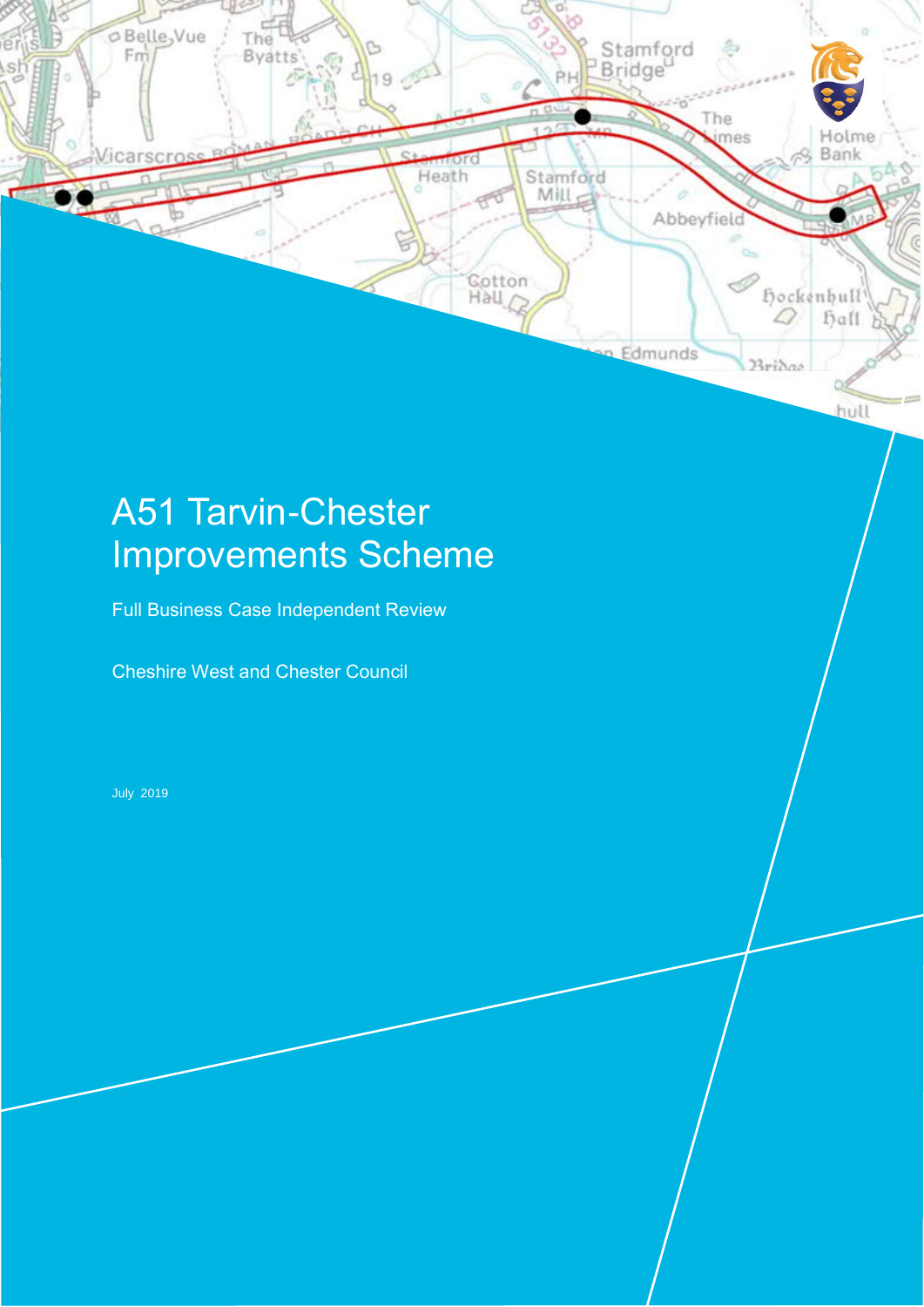## Quality information

| <b>Prepared by</b> | <b>Checked by</b> | <b>Approved by</b> |  |
|--------------------|-------------------|--------------------|--|
| $\sim$<br>$\sim$   |                   | DAArthur DAArthur  |  |

Callum Campbell Graduate Consultant  David Arthur Regional Director  David Arthur Regional Director

## Revision History

| <b>Revision</b> | <b>Revision date</b> | <b>Details</b> | <b>Authorised</b> | <b>Name</b>  | <b>Position</b>          |
|-----------------|----------------------|----------------|-------------------|--------------|--------------------------|
|                 | 04/01/19             | V1             | DA                | David Arthur | <b>Regional Director</b> |
| 2               | 05/03/19             | V2             | DA                | David Arthur | <b>Regional Director</b> |
| 3               | 07/03/19             | V3             | DA                | David Arthur | <b>Regional Director</b> |
| 4               | 11/03/19             | V4             | DA                | David Arthur | <b>Regional Director</b> |
| 5               | 26/07/19             | V5             | <b>TCM</b>        | Tom Marsden  | Associate Director       |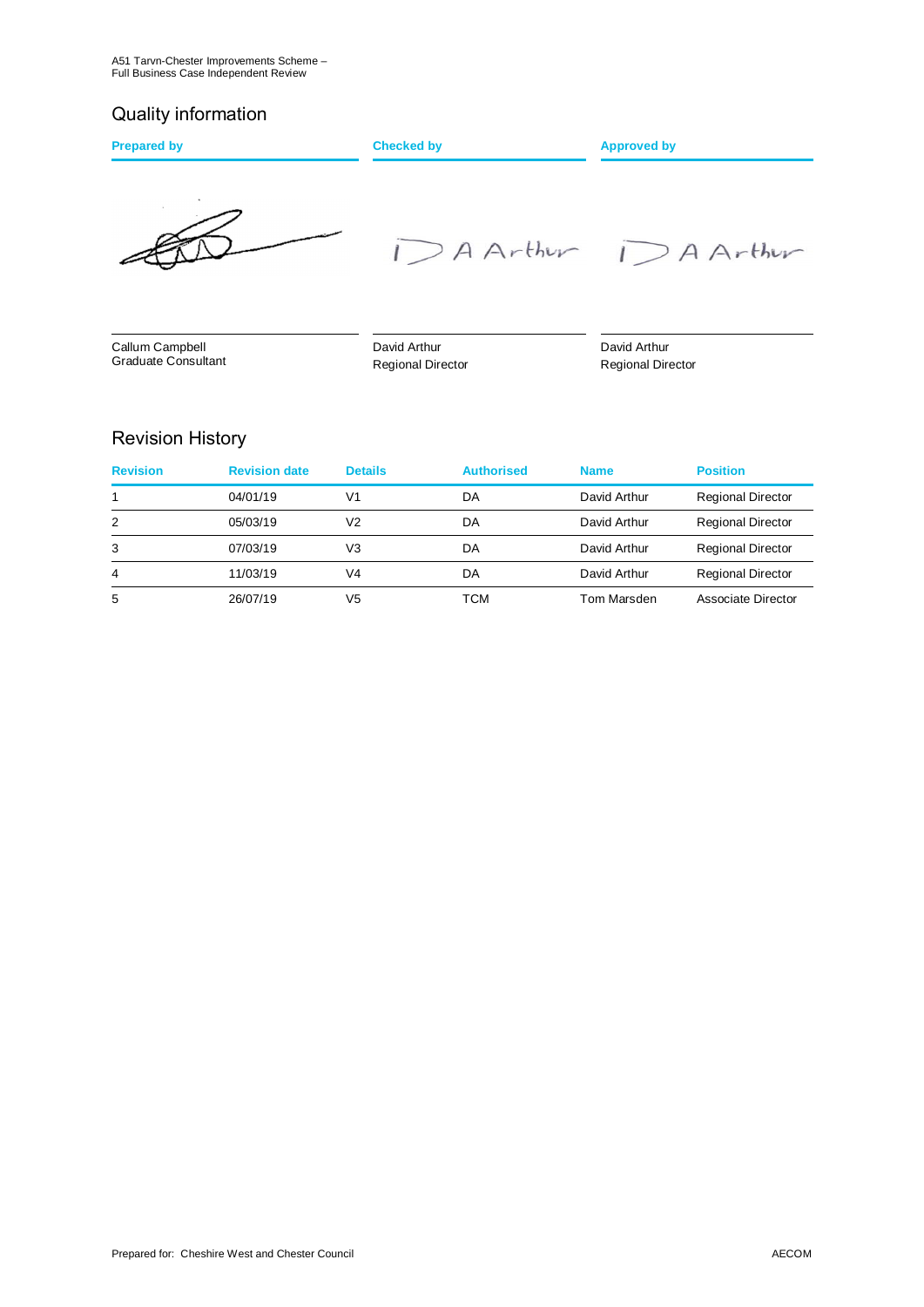A51 Tarvn-Chester Improvements Scheme – Full Business Case Independent Review

### Prepared for:

Cheshire West and Chester Council David Saville Principal Transport Strategy Officer Cheshire West and Chester Council Nicholas House 1 Blackfriars **Chester** CH1 2NU

### Prepared by:

Callum Campbell Graduate Consultant T: +44-161-601-1795 E: callum.campbell@aecom.com

David Arthur Regional Director T: +44-161-601-1725 M: +44-7795-666-945 E: david.arthur@aecom.com

 AECOM Limited 1 New York Street Manchester M1 4HD UK

T: +44 161 601 1700 aecom.com

© 2018 AECOM Limited. All Rights Reserved.

This document has been prepared by AECOM Limited ("AECOM") for sole use of our client (the "Client") in accordance with generally accepted consultancy principles, the budget for fees and the terms of reference agreed between AECOM and the Client. Any information provided by third parties and referred to herein has not been checked or verified by AECOM, unless otherwise expressly stated in the document. No third party may rely upon this document without the prior and express written agreement of AECOM.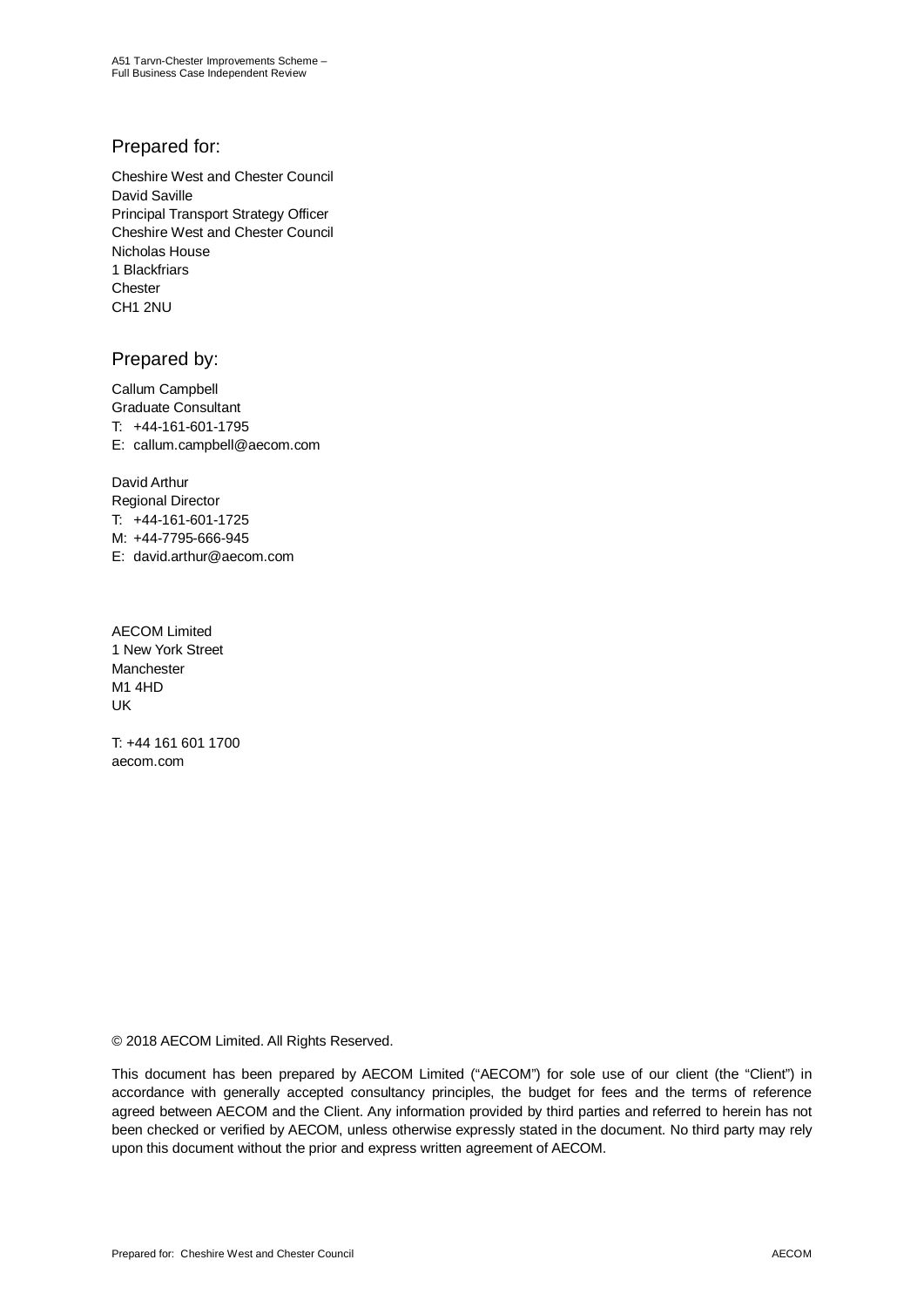# **Table of Contents**

# **Tables**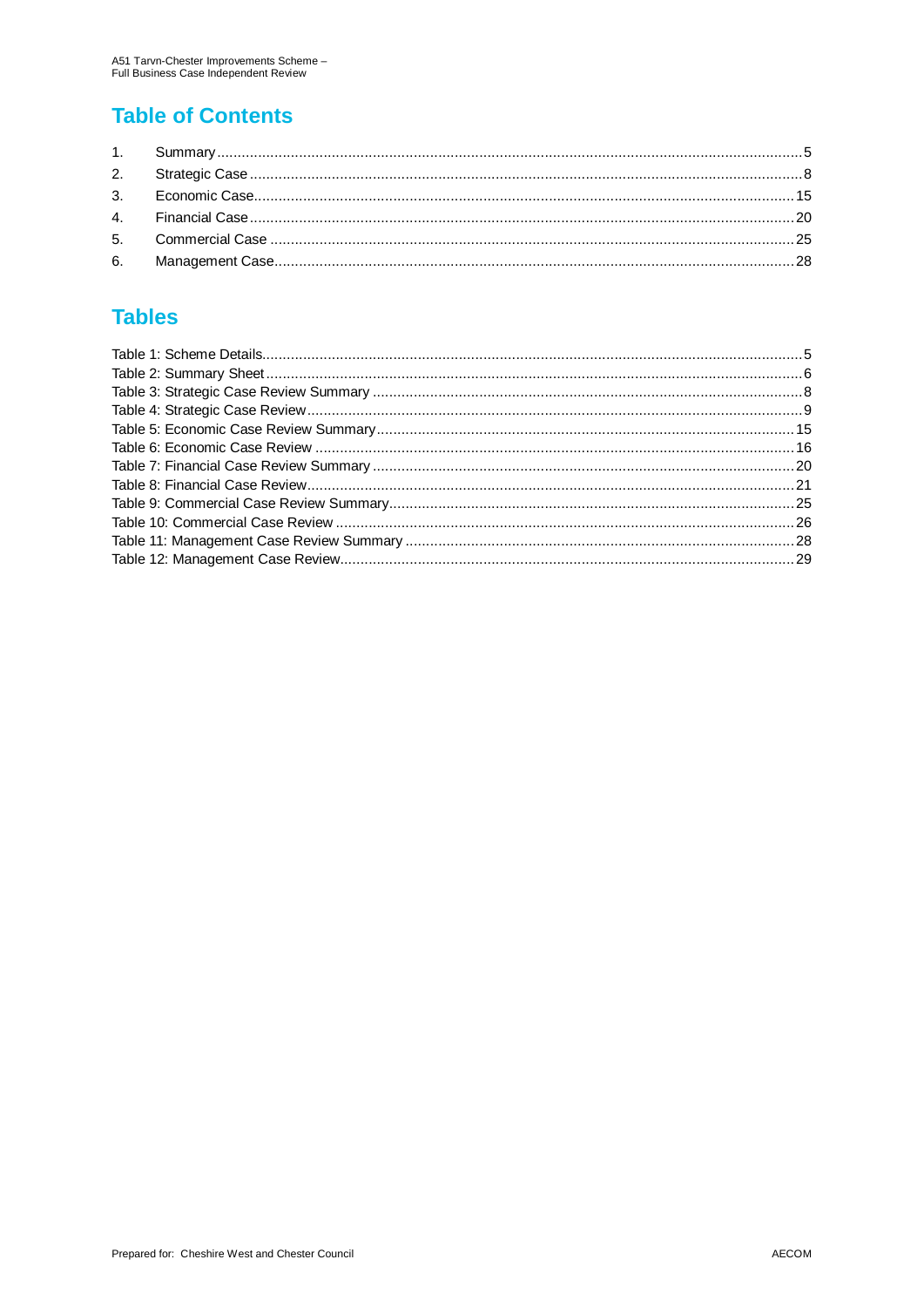# **1. Summary**

AECOM has been commissioned by Cheshire West and Chester (CWaC) Council to undertake an independent review of the Full Business Case (FBC) for the proposed A51 – Tarvin Chester Improvements scheme. The review is a requirement of the Cheshire and Warrington Enterprise Partnership (C&W LEP) for the release of monies devolved to the LEP under the Local Growth Fund.

The proposed A51 Tarvin-Chester Improvements scheme is being promoted by CWaC and the FBC has been prepared by consultants Mott MacDonald. The review of the business case documentation has been undertaken based on a RAG appraisal template, which has been adopted by the C&W LEP as part of their Growth Programme Assurance and Accountability Framework. The RAG appraisal criteria are outlined within the summary sheet below and the following chapters assess the information supplied in relation to the five transport cases.

Three iterations of the FBC have been reviewed by AECOM. The first iteration was reviewed in January 2019 – at this point the local funding contribution required had not been confirmed by CWaC Council. Since this time the components of the scheme have been reviewed and amended with respect to the funding available. A second iteration (reviewed in March 2019) was based on the revised scheme specification and was submitted to the C&W LEP for Full Approval. A further iteration of the Business Case was undertaken at the request of CWaC in July 2019 following receipt of additional information relating to the Financial Case.

| <b>Project Title</b>                                                                          | A51 Tarvin-Chester Improvements Scheme                                                                                                                                                                                                  |  |  |
|-----------------------------------------------------------------------------------------------|-----------------------------------------------------------------------------------------------------------------------------------------------------------------------------------------------------------------------------------------|--|--|
| <b>Scheme Promoter</b>                                                                        | <b>Cheshire West and Chester Council</b>                                                                                                                                                                                                |  |  |
| <b>Document Reviewed</b>                                                                      | <b>Full Business Case</b>                                                                                                                                                                                                               |  |  |
| <b>Permission Sought</b>                                                                      | Full Approval                                                                                                                                                                                                                           |  |  |
| Date of Submission                                                                            | July 2019 (Third iteration)                                                                                                                                                                                                             |  |  |
| Date of Review                                                                                | 26/07/2019                                                                                                                                                                                                                              |  |  |
| <b>Scheme Description</b><br>Series of highway improvements along the A51 corridor including: |                                                                                                                                                                                                                                         |  |  |
|                                                                                               | • Amendments to the central island at Tarvin Roundabout and additional<br>carriageway markings added to the A54 approach;                                                                                                               |  |  |
|                                                                                               | • Signal and line marking changes at Stamford Bridge to provide 2 lanes<br>straight ahead for eastbound traffic;                                                                                                                        |  |  |
|                                                                                               | • Provision of an extra westbound lane through the Stamford Bridge junction,<br>with a long merge for westbound traffic exiting the junction;                                                                                           |  |  |
|                                                                                               | • A new bridge will be constructed immediately adjacent to the existing<br>bridge such that the two bridges are linked giving the appearance of a<br>single structure. A kerbed island will be in place between the two bridges;<br>and |  |  |
|                                                                                               | • Removal of some of the existing right turn movements at the Hare<br>Lane/Littleton Lane junction to reduce rear end shunts, additional delay and<br>'rat running'.                                                                    |  |  |

#### **Table 1: Scheme Details**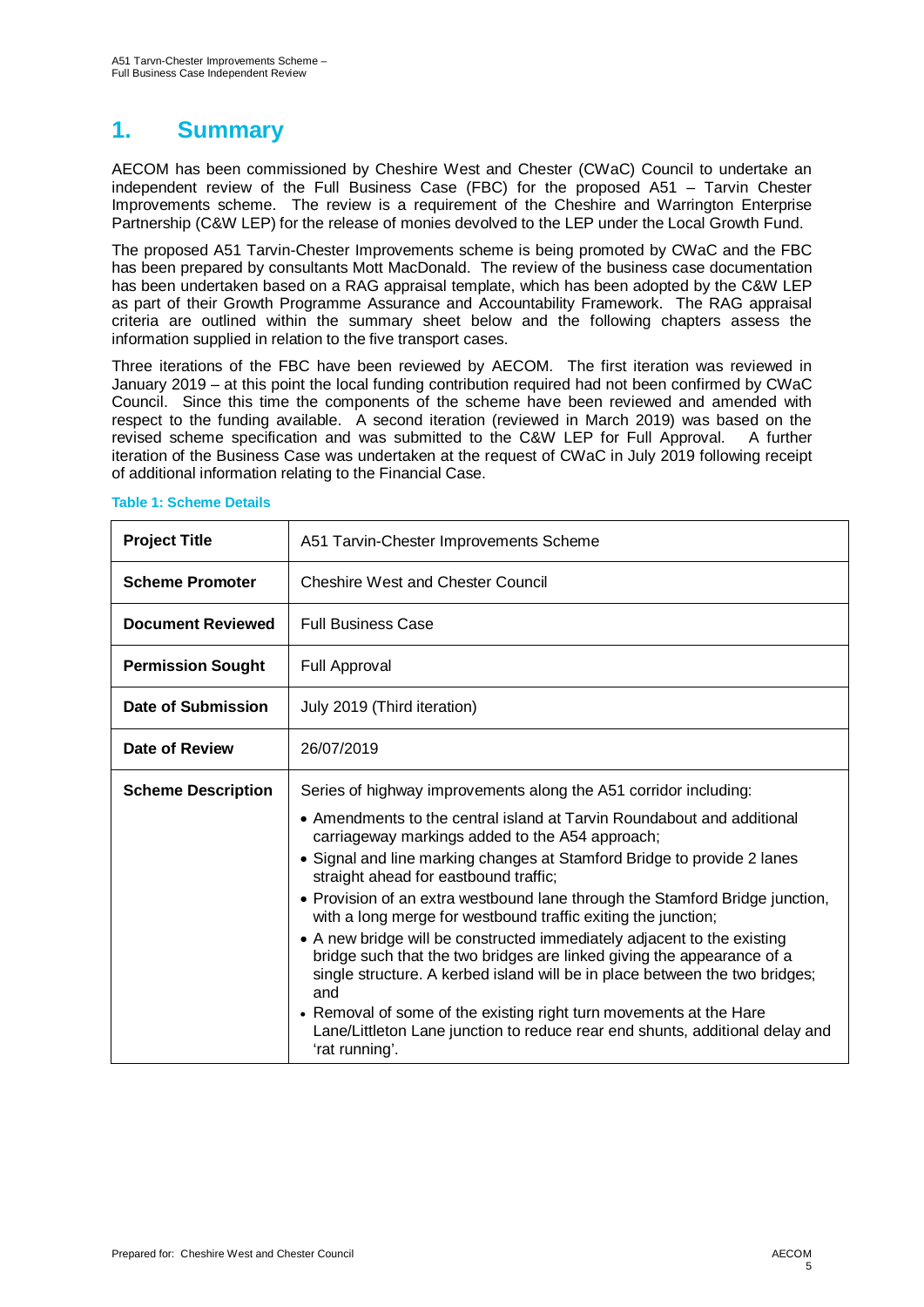### **Table 2: Summary Sheet**

| <b>Overall Score</b>                            | Requirements substantially met                                                                                                                                                                                                                                                                                                                                                                                                                                                                                                                                                                                                                                                                                                                                                                                                                                                                                                                                                                                                                                                                                                                                                                                                          |                                                                                                                                                                                                                                                                    |  |  |
|-------------------------------------------------|-----------------------------------------------------------------------------------------------------------------------------------------------------------------------------------------------------------------------------------------------------------------------------------------------------------------------------------------------------------------------------------------------------------------------------------------------------------------------------------------------------------------------------------------------------------------------------------------------------------------------------------------------------------------------------------------------------------------------------------------------------------------------------------------------------------------------------------------------------------------------------------------------------------------------------------------------------------------------------------------------------------------------------------------------------------------------------------------------------------------------------------------------------------------------------------------------------------------------------------------|--------------------------------------------------------------------------------------------------------------------------------------------------------------------------------------------------------------------------------------------------------------------|--|--|
| Overall<br><b>AECOM</b><br><b>Comments</b>      | Following preparation of the first iteration of the FBC, the components of the scheme<br>have been reviewed with respect to the available funding. The revised version of the<br>FBC received in March 2019 was based on the updated scheme specification - a<br>number of components have been removed/amended - this includes:                                                                                                                                                                                                                                                                                                                                                                                                                                                                                                                                                                                                                                                                                                                                                                                                                                                                                                        |                                                                                                                                                                                                                                                                    |  |  |
|                                                 |                                                                                                                                                                                                                                                                                                                                                                                                                                                                                                                                                                                                                                                                                                                                                                                                                                                                                                                                                                                                                                                                                                                                                                                                                                         | The removal of the left turn lane at Tarvin Roundabout from the A51 South to the A51                                                                                                                                                                               |  |  |
|                                                 |                                                                                                                                                                                                                                                                                                                                                                                                                                                                                                                                                                                                                                                                                                                                                                                                                                                                                                                                                                                                                                                                                                                                                                                                                                         | West;<br>Removal of the proposed modifications to the westbound approach to the A55 and<br>eastbound merge on the A51 at the A51/A55 junction; and<br>Reduction of proposed lane widths and southern verge width for works to be<br>undertaken at Stamford Bridge. |  |  |
|                                                 |                                                                                                                                                                                                                                                                                                                                                                                                                                                                                                                                                                                                                                                                                                                                                                                                                                                                                                                                                                                                                                                                                                                                                                                                                                         | The remainder of the scheme components were unmodified for the submission.                                                                                                                                                                                         |  |  |
|                                                 | The Strategic Case and Economic Case largely meet the identified requirements, with<br>the outstanding issues identified being relatively minor. The overall approach taken to<br>the assessment work is considered to be proportionate to the size of the scheme. It<br>should however be noted that although the value for money of the scheme has slightly<br>increased following the change in scope, it is still significantly lower than that reported at<br>the OBC stage.                                                                                                                                                                                                                                                                                                                                                                                                                                                                                                                                                                                                                                                                                                                                                       |                                                                                                                                                                                                                                                                    |  |  |
|                                                 | With regard to the Financial Case, following the OBC stage the total costs for the<br>scheme increased from £5,398,839 to an estimated £8,569,447 (Q4 2018 prices) in the<br>first iteration of the FBC. Following preparation of the first iteration of the FBC, CWaC<br>Council determined that it was not able to cover the funding gap. This resulted in a<br>requirement to de-scope the scheme in line with the available budget. Following this<br>process, the estimated scheme costs have reduced to £7,029,726, with CWaC sourcing<br>the additional amount (over the OBC cost) from various other funding sources, including<br>Section 106, Local Transport Plan Integrated Transport Block and Community<br>Infrastructure Funding. It should be noted that the cost does not present the final target<br>cost as the FBC is being submitted prior to the detailed design work - CWaC Council<br>proposes to review the costs as part of this process. The third iteration of the business<br>case now provides appropriate Cabinet approval of the funding for the full scheme<br>(Appendix W).                                                                                                                           |                                                                                                                                                                                                                                                                    |  |  |
|                                                 | The Commercial Case identifies a range of potential procurement options for the delivery<br>of the scheme. From these it identifies that CWaC has chosen to deliver the scheme<br>through the SCAPE Civil Engineering & Infrastructure Construction Framework for<br>construction. Balfour Beatty will be the scheme contractors with continued consultancy<br>support from Mott MacDonald who will assist with detailed design work.                                                                                                                                                                                                                                                                                                                                                                                                                                                                                                                                                                                                                                                                                                                                                                                                   |                                                                                                                                                                                                                                                                    |  |  |
|                                                 | The Management Case sets out the high level governance arrangements to oversee the<br>delivery of the project. This includes the strategic governance for the C&W LEP and for<br>the project itself. A work programme has been provided and the statutory powers and<br>consents required to deliver the project are identified. An approach to risk management<br>is set out and key risks emerging from the QRA are identified, including mitigation<br>measures. In terms of outstanding issues, a number statutory powers and consents are<br>still required, including land acquisition, Traffic Regulation Orders (TROs) and<br>environmental permits. The need to secure these final approvals is a residual risk to<br>delivery of the scheme. It should be noted that public consultation has not been<br>undertaken to date and this would normally have been completed at the FBC stage.<br>Consultation was due to take place in January 2019, but as a result of the changes to<br>the scheme, it is now planned to take place from August 19. It would also have been<br>beneficial for the Stakeholder and Communications Plan to include strategies for<br>communication and engagement during the construction period. |                                                                                                                                                                                                                                                                    |  |  |
| <b>Benefit to</b><br><b>Cost Ratio</b><br>(BCR) | When the Present Value Benefits (PVB) of £11.99m over the standard appraisal period<br>of 60 years, is taken together with the present value of scheme costs (PVC) of £5.38m,<br>the initial BCR is calculated as 2.2, which is adjusted to 2.3 after allowing for reliability<br>and accident benefits. According to Department for Transport guidance, the BCR of 2.1<br>represents 'high' value for Money. This has reduced from a BCR of 3.2 reported at the                                                                                                                                                                                                                                                                                                                                                                                                                                                                                                                                                                                                                                                                                                                                                                        |                                                                                                                                                                                                                                                                    |  |  |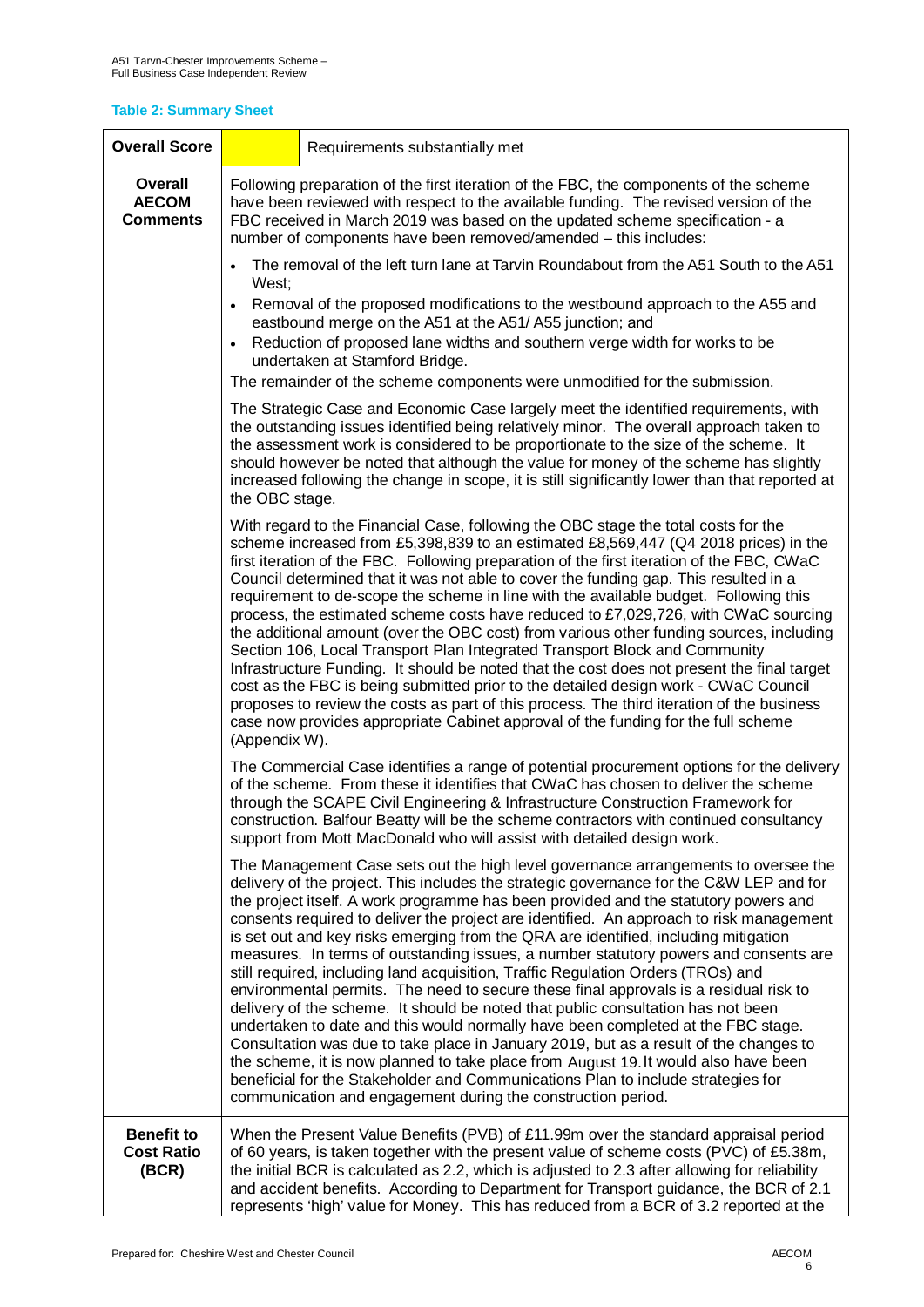| OBC stage following an increase in the scheme costs. It should be noted that the<br>revised BCR is just above the DfT threshold for high value for money (a BCR of 2 or |
|-------------------------------------------------------------------------------------------------------------------------------------------------------------------------|
| above).                                                                                                                                                                 |

### **Table 3: Assessment Scale**

| <b>Requirements fully met - No issues of note with the submission.</b>   |
|--------------------------------------------------------------------------|
| Requirements substantially met - Minor issues exist with the submission. |
| Requirements partially met - Medium issues exist with the submission.    |
| <b>Requirements not met - Critical issues exist with the submission.</b> |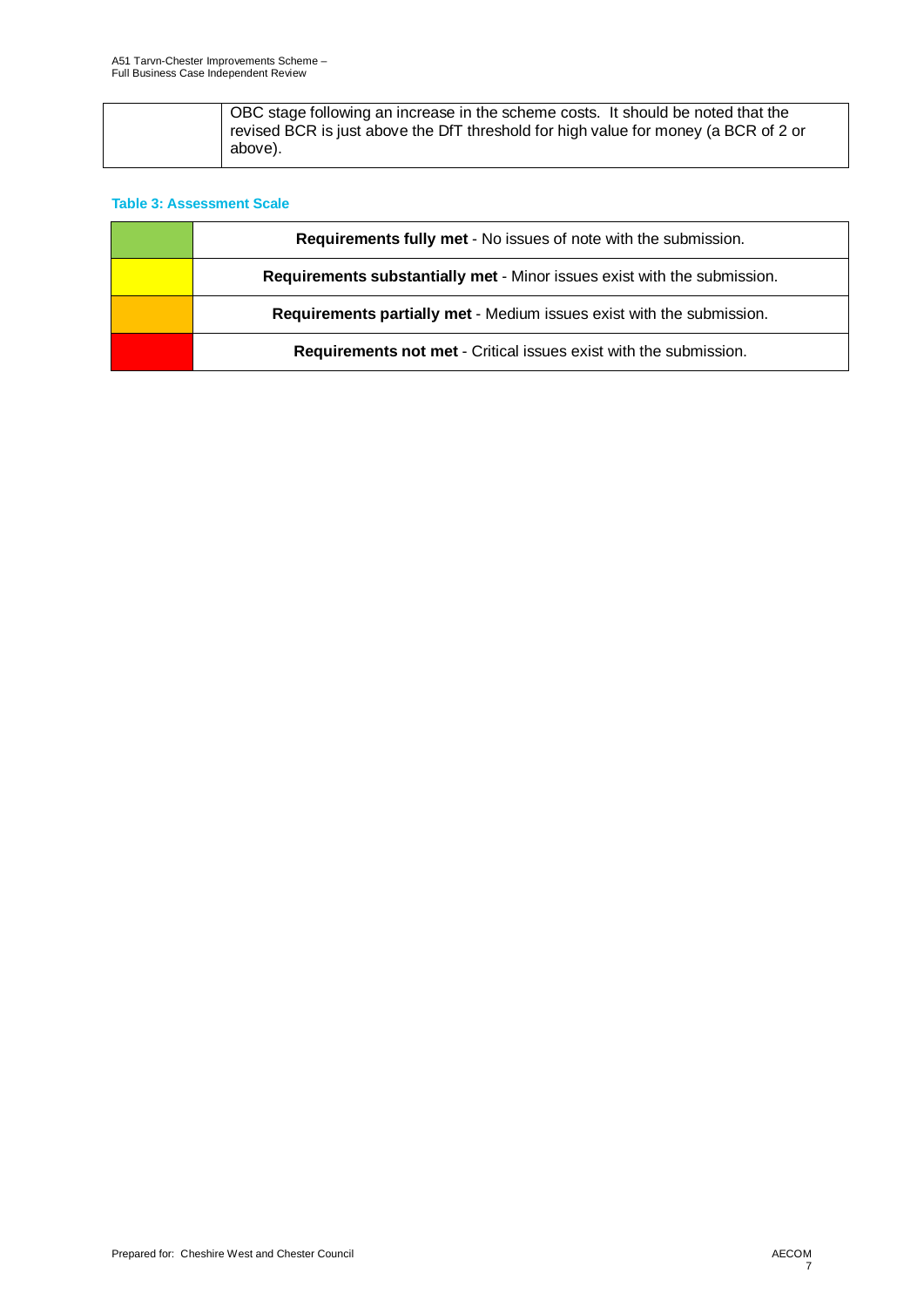# **2. Strategic Case**

### **Table 3: Strategic Case Review Summary**

| <b>Overall Score</b>                                                                                                                                                                                                                                                                                                                                                                                                   | Requirements fully met                                                                                                                                                                                                                                                                                                                                                                 |  |
|------------------------------------------------------------------------------------------------------------------------------------------------------------------------------------------------------------------------------------------------------------------------------------------------------------------------------------------------------------------------------------------------------------------------|----------------------------------------------------------------------------------------------------------------------------------------------------------------------------------------------------------------------------------------------------------------------------------------------------------------------------------------------------------------------------------------|--|
| <b>AECOM</b><br>The Strategic Case includes a review of the existing policies and evidence that<br>supports the case for change. It considers the scheme within the wider policy-fit<br><b>Comments</b><br>alongside its ability to overcome existing problems identified in the area. 4 key<br>objectives have been identified for the scheme and the intended outcomes are<br>clearly expressed through a logic map. |                                                                                                                                                                                                                                                                                                                                                                                        |  |
|                                                                                                                                                                                                                                                                                                                                                                                                                        | A comprehensive option assessment process has been undertaken from a long list<br>of 17 options to short list of 4 options and then to a preferred scheme option. The<br>assessment shows how the options align with the objectives of the scheme and how<br>they address the issues identified. Evidence of the process is found within the<br>Options Appraisal Report (Appendix A). |  |
|                                                                                                                                                                                                                                                                                                                                                                                                                        | <b>Outstanding issues</b>                                                                                                                                                                                                                                                                                                                                                              |  |
|                                                                                                                                                                                                                                                                                                                                                                                                                        | With regard to constraints, there are some parcels of land required that are still be to<br>be acquired. The FBC highlights that CWaC are progressing negotiations with<br>relevant parties. This issue does not impact on the overall score of the Strategic<br>Case, but is considered further in the Management Case.                                                               |  |

| <b>Requirements fully met - No issues of note with the submission.</b>   |
|--------------------------------------------------------------------------|
| Requirements substantially met - Minor issues exist with the submission. |
| Requirements partially met - Medium issues exist with the submission.    |
| <b>Requirements not met - Critical issues exist with the submission.</b> |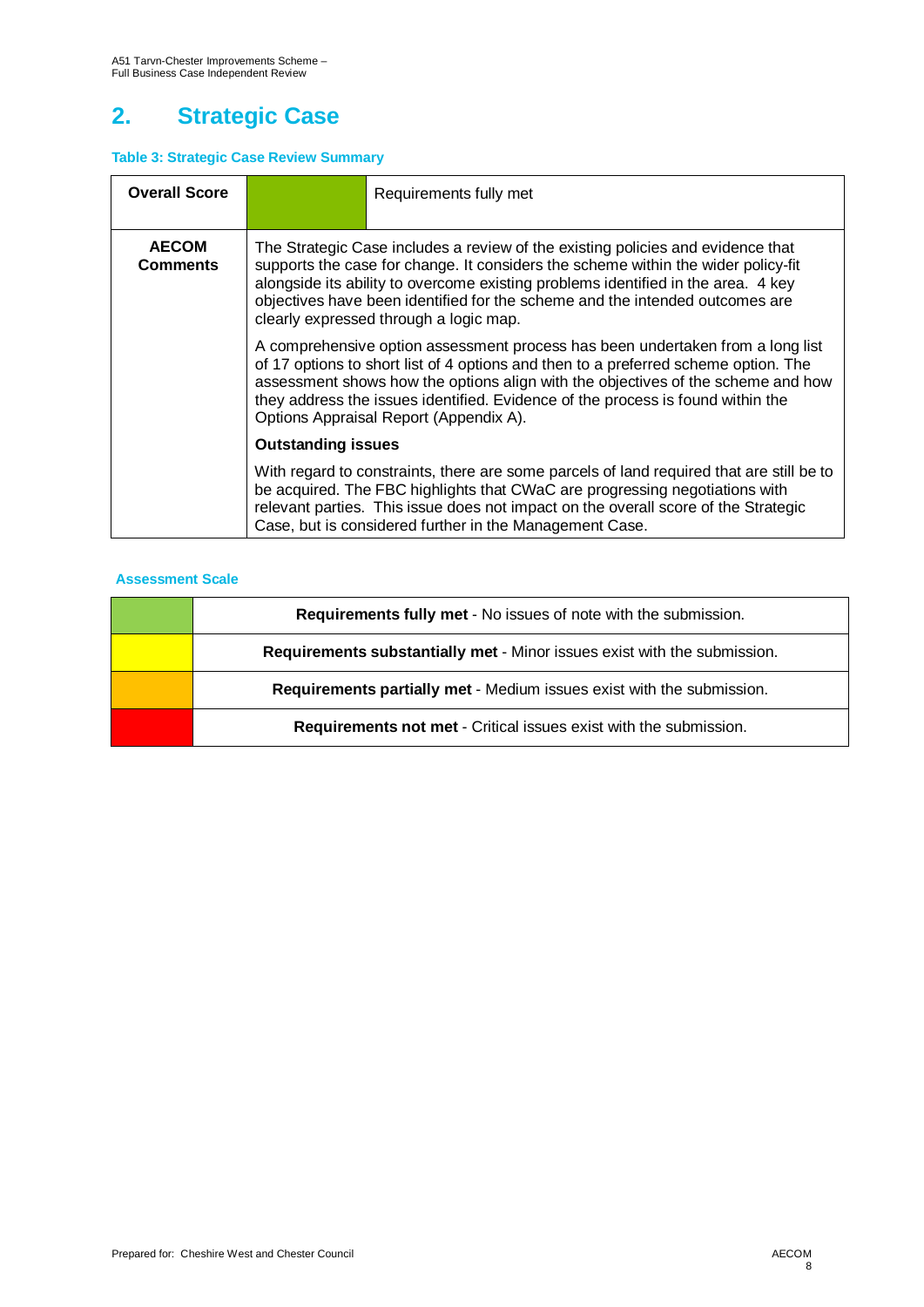#### **Table 4: Strategic Case Review**

| <b>Ref</b>     | <b>Item</b>                                                                                                                                                  | <b>Status</b>                     | <b>Comments</b>                                                                                                                                                                                                                                                                                                                                                                                                                                                                                                                                                                                                                                                                                                                                                 |
|----------------|--------------------------------------------------------------------------------------------------------------------------------------------------------------|-----------------------------------|-----------------------------------------------------------------------------------------------------------------------------------------------------------------------------------------------------------------------------------------------------------------------------------------------------------------------------------------------------------------------------------------------------------------------------------------------------------------------------------------------------------------------------------------------------------------------------------------------------------------------------------------------------------------------------------------------------------------------------------------------------------------|
| S <sub>1</sub> | Is there a clear description of the<br>components of the scheme and<br>how it fits with the aims and<br>objectives of the LEP, Local<br>Authorities and DfT? | <b>Requirements</b><br>fully met. | The Business Case provides a clear and thorough description of each component of the scheme in<br>section 3.3 (The Scheme) of the Option Appraisal and Preferred Option chapter.                                                                                                                                                                                                                                                                                                                                                                                                                                                                                                                                                                                |
|                |                                                                                                                                                              |                                   | Prior to the final submission of the FBC the scheme required further changes due to funding constraints<br>that were realised after submitting the business case for peer review in December 2018. As a result, the<br>scope of some scheme components have been reduced in order to decrease the overall scheme costs.<br>Following these changes, the scheme will deliver the following improvements to the A51 corridor:                                                                                                                                                                                                                                                                                                                                     |
|                |                                                                                                                                                              |                                   | Amendments to the central island at Tarvin Roundabout and additional carriageway markings<br>$\bullet$<br>added to the A54 approach;                                                                                                                                                                                                                                                                                                                                                                                                                                                                                                                                                                                                                            |
|                |                                                                                                                                                              |                                   | Signal and line marking changes at Stamford Bridge to provide 2 lanes straight ahead for<br>$\bullet$<br>eastbound traffic:                                                                                                                                                                                                                                                                                                                                                                                                                                                                                                                                                                                                                                     |
|                |                                                                                                                                                              |                                   | Provision of an extra westbound lane through the Stamford Bridge junction, with a long merge for<br>$\bullet$<br>westbound traffic exiting the junction;                                                                                                                                                                                                                                                                                                                                                                                                                                                                                                                                                                                                        |
|                |                                                                                                                                                              |                                   | A new bridge will be constructed immediately adjacent to the existing bridge such that the two<br>$\bullet$<br>bridges are linked giving the appearance of a single structure. A kerbed island will be in place<br>between the two bridges; and                                                                                                                                                                                                                                                                                                                                                                                                                                                                                                                 |
|                |                                                                                                                                                              |                                   | Removal of some of the existing right turn movements at the Hare Lane/Littleton Lane junction to<br>$\bullet$<br>reduce rear end shunts, additional delay and 'rat running'.                                                                                                                                                                                                                                                                                                                                                                                                                                                                                                                                                                                    |
|                |                                                                                                                                                              |                                   | The scope of the project is illustrated through concept designs in Figure 41 to Figure 45. A key change<br>in the scope since the OBC is the inclusion of a new bridge over the River Gowy. Previously the scheme<br>proposed an extension to the existing bridge however a number of issues surrounding resilience and<br>lifespan of the existing structure were identified. It was therefore concluded that a new linked bridge<br>would provide better network resilience. Detailed drawings of the proposed link bridge are provided in<br>Figure 45.                                                                                                                                                                                                      |
|                |                                                                                                                                                              |                                   | Section 2.13 (Policy Review) details how the scheme fits with the aims and objectives of local, regional,<br>sub-national and national policy. Call out boxes draw attention to how the scheme will contribute<br>towards DfT's objectives, as set out in the Transport Investment Strategy - for example the scheme will<br>assist in terms of creating a more reliable and less congested transport network. It also considers the<br>policy fit with Transport for the North's draft Strategic Transport Plan. The policy review also considers<br>the contribution towards the Cheshire and Warrington Strategic Economic Plan and Growth Plan by<br>supporting Chester (which is identified as a key location for growth), together with support for major |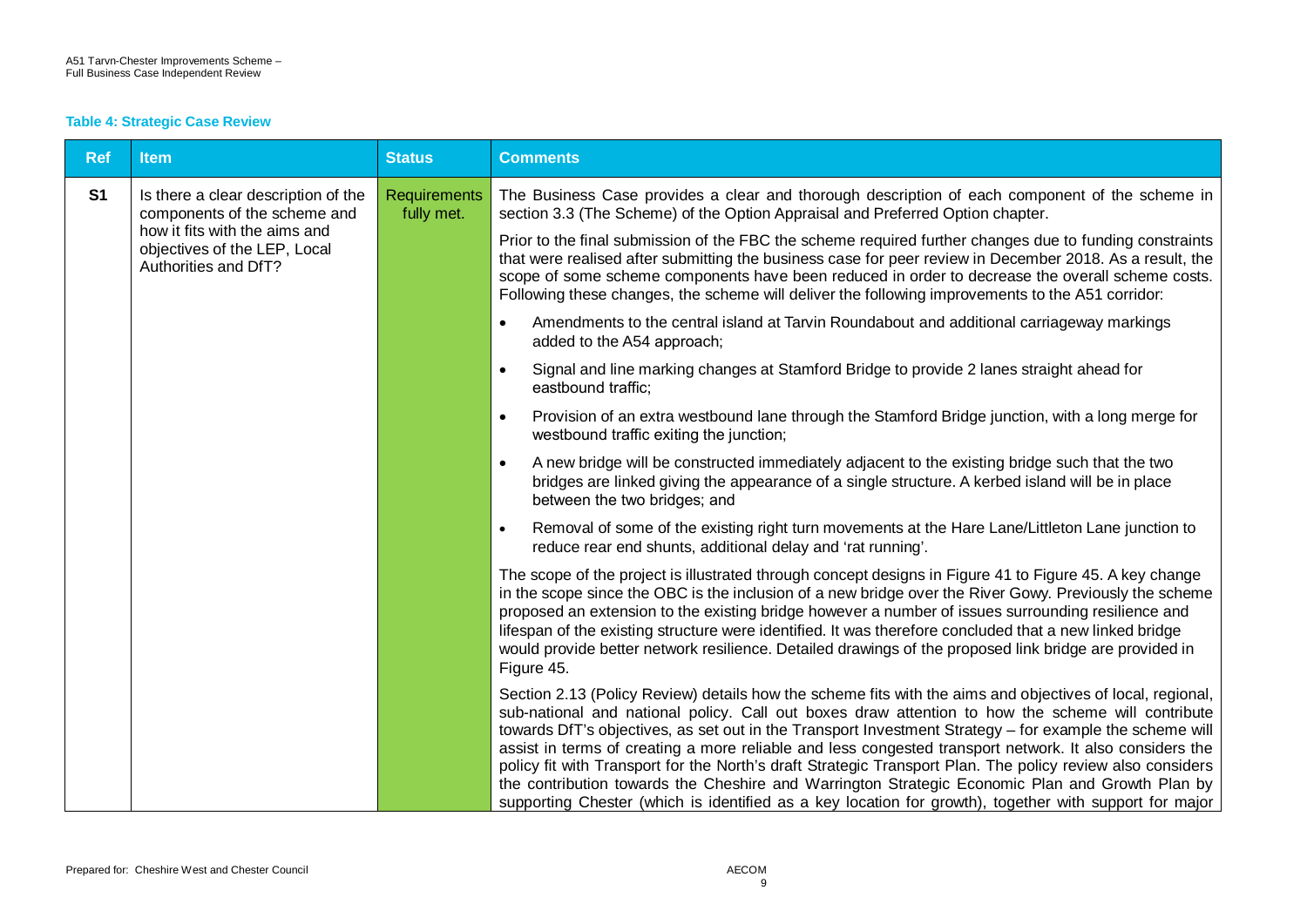| <b>Ref</b>     | <b>Item</b>                                                                                                                                                                                                                                                | <b>Status</b>                     | <b>Comments</b>                                                                                                                                                                                                                                                                                                                                                                                                                                                                                                                                                                                                                                                                                                                                                                                                                                                                                                                                                                                                                                                                                                                                                                                                                                                                                                                                                    |
|----------------|------------------------------------------------------------------------------------------------------------------------------------------------------------------------------------------------------------------------------------------------------------|-----------------------------------|--------------------------------------------------------------------------------------------------------------------------------------------------------------------------------------------------------------------------------------------------------------------------------------------------------------------------------------------------------------------------------------------------------------------------------------------------------------------------------------------------------------------------------------------------------------------------------------------------------------------------------------------------------------------------------------------------------------------------------------------------------------------------------------------------------------------------------------------------------------------------------------------------------------------------------------------------------------------------------------------------------------------------------------------------------------------------------------------------------------------------------------------------------------------------------------------------------------------------------------------------------------------------------------------------------------------------------------------------------------------|
|                |                                                                                                                                                                                                                                                            |                                   | growth areas in Crewe, the Atlantic Gateway and Cheshire Science Corridor. At the local authority<br>level, the contribution of the scheme in relation to the Cheshire West and Chester Local Plan, Local<br>Transport Plan 2 and the Chester One City Plan is also considered.                                                                                                                                                                                                                                                                                                                                                                                                                                                                                                                                                                                                                                                                                                                                                                                                                                                                                                                                                                                                                                                                                    |
| S <sub>2</sub> | Have the problem(s) the scheme<br>will be addressing been clearly<br>identified - including evidence of<br>the extent of the problem(s),<br>specific barriers / challenges,<br>and how the scheme will<br>overcome them (including the<br>scale of impact) | Requirements<br>fully met.        | The Strategic Case provides a detailed 'Problems and Opportunities' section. This includes a range of<br>evidence including consideration of the strategic socio-economic conditions (including population<br>growth, employment, deprivation, education and skills), transport highways network and traffic<br>conditions (including road safety) and land use and development considerations. At the conclusion of<br>each section, the key issues and opportunities are summarised, together with a further summary<br>presented at section 2.11 (Review of Problems and Opportunities). These are linked to the emerging<br>scheme objectives to demonstrate how the anticipated outcomes are linked.<br>As part of the option assessment process, both qualitative and quantitative assessments of the options<br>have been undertaken, including use of Mott MacDonald's in house Investment Sifting and Evaluation<br>Tool, ARCADY3 and LINSIG3 to assess the extent to which the scheme will overcome the problems<br>identified.<br>It would have been beneficial if the text relating to problems and opportunities had been more concise<br>to articulate the most pertinent issues more clearly as some of the information and supporting analysis<br>has a limited impact on the case for change and scheme objectives. Re-structuring of the chapter |
|                |                                                                                                                                                                                                                                                            |                                   | would have also made it easier to navigate the Strategic Case.                                                                                                                                                                                                                                                                                                                                                                                                                                                                                                                                                                                                                                                                                                                                                                                                                                                                                                                                                                                                                                                                                                                                                                                                                                                                                                     |
| S <sub>3</sub> | Has the impact of not<br>progressing the scheme been<br>set out, including supporting<br>evidence? Is there adequate<br>rationale to support why the<br>scheme is needed now?                                                                              | <b>Requirements</b><br>fully met. | Section 3.5 (Impacts of Scheme Not Being Delivered) identifies the impact of the scheme not<br>progressing, including increased congestion on this section of the corridor, impacting on the<br>attractiveness of the area for future investment and reduced access to opportunities to residents. In the<br>absence of specific interventions the report would have benefited from elaborating on the road safety<br>and air quality issues that are referenced.                                                                                                                                                                                                                                                                                                                                                                                                                                                                                                                                                                                                                                                                                                                                                                                                                                                                                                  |
| <b>S4</b>      | Are there a clearly defined set of<br>objectives for the scheme to<br>address the problem(s)<br>identified?                                                                                                                                                | <b>Requirements</b><br>fully met. | Section 2.12 (Scheme Objectives) sets out the four objectives for the scheme including:<br>• Economic Growth: To achieve improved accessibility to facilitate economic growth and job creation;<br>• Strategic Connectivity: To deliver transport network improvements that deliver enhanced connectivity<br>between Chester, Tarvin and key regional centres such as Crewe, Northwich, Winsford and<br>Manchester Airport;<br>• Local Connectivity: To reduce levels of highway congestion and secure enhanced local connectivity                                                                                                                                                                                                                                                                                                                                                                                                                                                                                                                                                                                                                                                                                                                                                                                                                                 |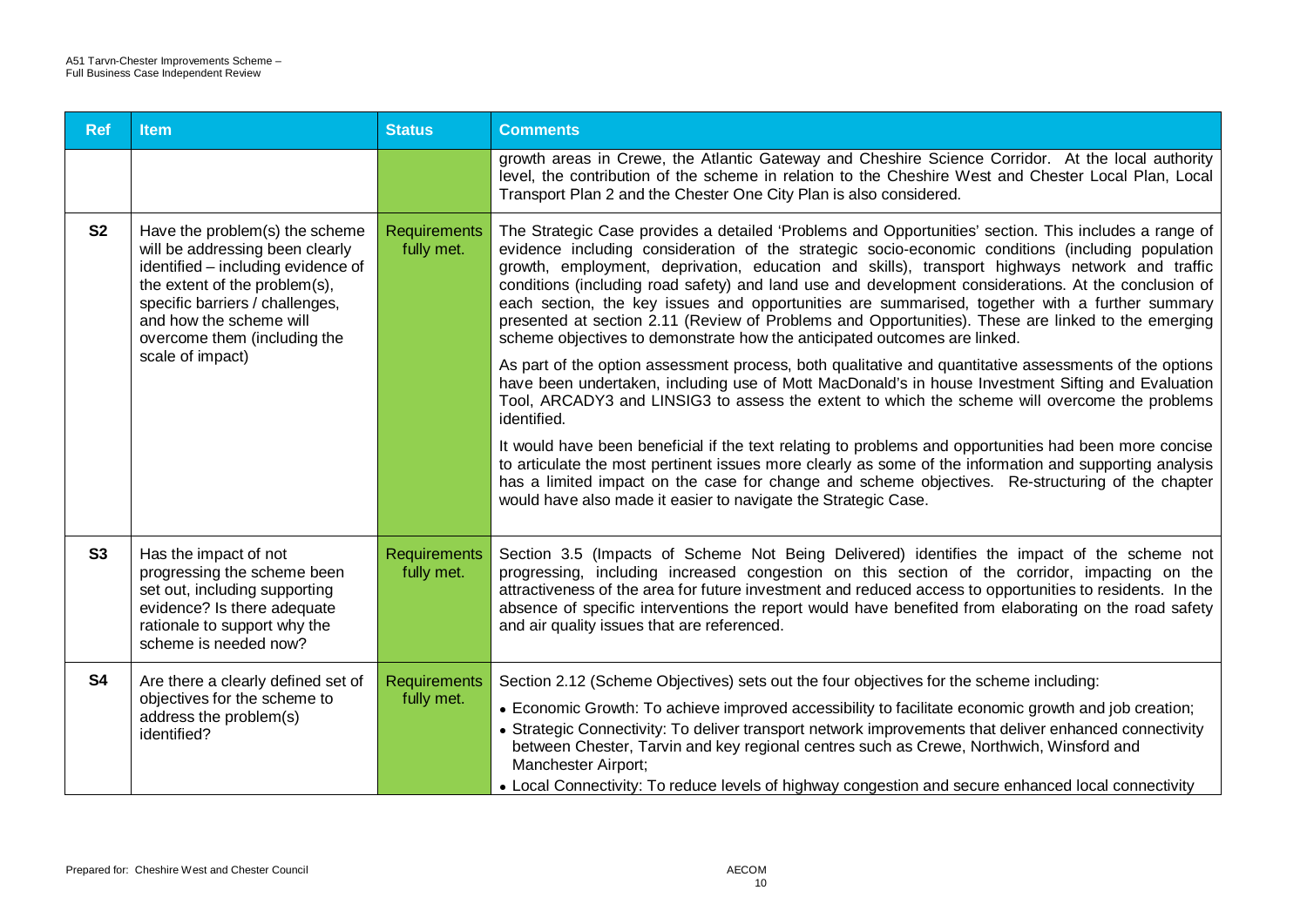| <b>Ref</b>     | <b>Item</b>                                                                                            | <b>Status</b>                               | <b>Comments</b>                                                                                                                                                                                                                                                                                                                                                                                                                                                                                                                       |                                                                                                                            |                                                                                                                                                        |                                                                              |                                                                                                                  |
|----------------|--------------------------------------------------------------------------------------------------------|---------------------------------------------|---------------------------------------------------------------------------------------------------------------------------------------------------------------------------------------------------------------------------------------------------------------------------------------------------------------------------------------------------------------------------------------------------------------------------------------------------------------------------------------------------------------------------------------|----------------------------------------------------------------------------------------------------------------------------|--------------------------------------------------------------------------------------------------------------------------------------------------------|------------------------------------------------------------------------------|------------------------------------------------------------------------------------------------------------------|
|                |                                                                                                        |                                             | and encourage and facilitate transport between Chester and Tarvin, current and future housing sites,<br>employment an mixed-use developments; and<br>• Wider Social Impacts: To ensure local residents enjoy a good quality of life and that the area<br>between Tarvin and Chester remains an attractive plan to live work and play.                                                                                                                                                                                                 |                                                                                                                            |                                                                                                                                                        |                                                                              |                                                                                                                  |
|                |                                                                                                        |                                             | The objectives have been identified in response to the key problems and opportunities set out in the<br>Strategic Case, and are aligned to the policy analysis set out in section 2.13. The objectives have been<br>used to guide the development of the scheme components. The objectives are supported by a number<br>of sub-objectives.                                                                                                                                                                                            |                                                                                                                            |                                                                                                                                                        |                                                                              |                                                                                                                  |
|                |                                                                                                        |                                             | The Benefit Realisation Plan and Monitoring and Evaluation Report provides further detail to ensure the<br>objectives are in line with the SMART framework setting out the objectives against the outcomes, the<br>proposed methodology for measuring the performance indicators, and the timing following completion of<br>the scheme.                                                                                                                                                                                               |                                                                                                                            |                                                                                                                                                        |                                                                              |                                                                                                                  |
| S <sub>5</sub> | Are the expected outcomes clear<br>- How will it be possible to know<br>when the objectives have been  | Requirements<br>fully met.                  | Successful delivery of the scheme will be monitored against the objectives/sub-objectives. The Benefits<br>Realisation Plan and Monitoring and Evaluation Report (Appendix J) clearly sets out the outcomes and<br>what will constitute success for the project, an example is provided below:                                                                                                                                                                                                                                        |                                                                                                                            |                                                                                                                                                        |                                                                              |                                                                                                                  |
|                | met, and what will 'success'<br>actually mean?                                                         |                                             | Sub-objective: Reduce<br>the number of rear-<br>ending accidents<br>occurring at junctions<br>along the A51 corridor<br>between Chester and<br>Tarvin, by increasing<br>capacity and improving<br>junction operation                                                                                                                                                                                                                                                                                                                  | Outcome:<br>Enhanced<br>highways safety<br>along the A51<br>corridor with<br>fewer road traffic<br>collisions<br>occurring | Performance<br>Indicator:<br>Decrease in the<br>annual number of<br>road traffic<br>collisions and<br>incidents occurring<br>along the A51<br>corridor | Methodology:<br>ATC counter;<br>and analysis<br>of highways<br>incident data | Timing:<br>Prior to or<br>during<br>delivery to<br>assess<br>baseline<br>data and 1<br>year / post<br>completion |
| S <sub>6</sub> | Are there any remaining high<br>level internal/external constraints<br>or other factors that present a | <b>Requirements</b><br>substantially<br>met | Risks, constraints and dependencies are set out in section 2.14 of the Strategic Case. Risks have been<br>identified across a number of themes including strategic, funding and infrastructure; while constraints<br>primarily relate to environmental and land acquisition implications.                                                                                                                                                                                                                                             |                                                                                                                            |                                                                                                                                                        |                                                                              |                                                                                                                  |
|                | material risk to the delivery of<br>this scheme?                                                       |                                             | Since the OBC a Flood Risk Statement (Appendix P) has been completed and included in the FBC.<br>Within the statement it is concluded that there is a low flood risk due to the raised level of the A51. The<br>impact of the scheme on the flood zone is also shown to be negligible. Evidence of engagement with<br>the Environmental Agency regarding ecological mitigations is also included on page 10 of Appendix S. It<br>is therefore considered this issue has been addressed since the OBC. It should however be noted that |                                                                                                                            |                                                                                                                                                        |                                                                              |                                                                                                                  |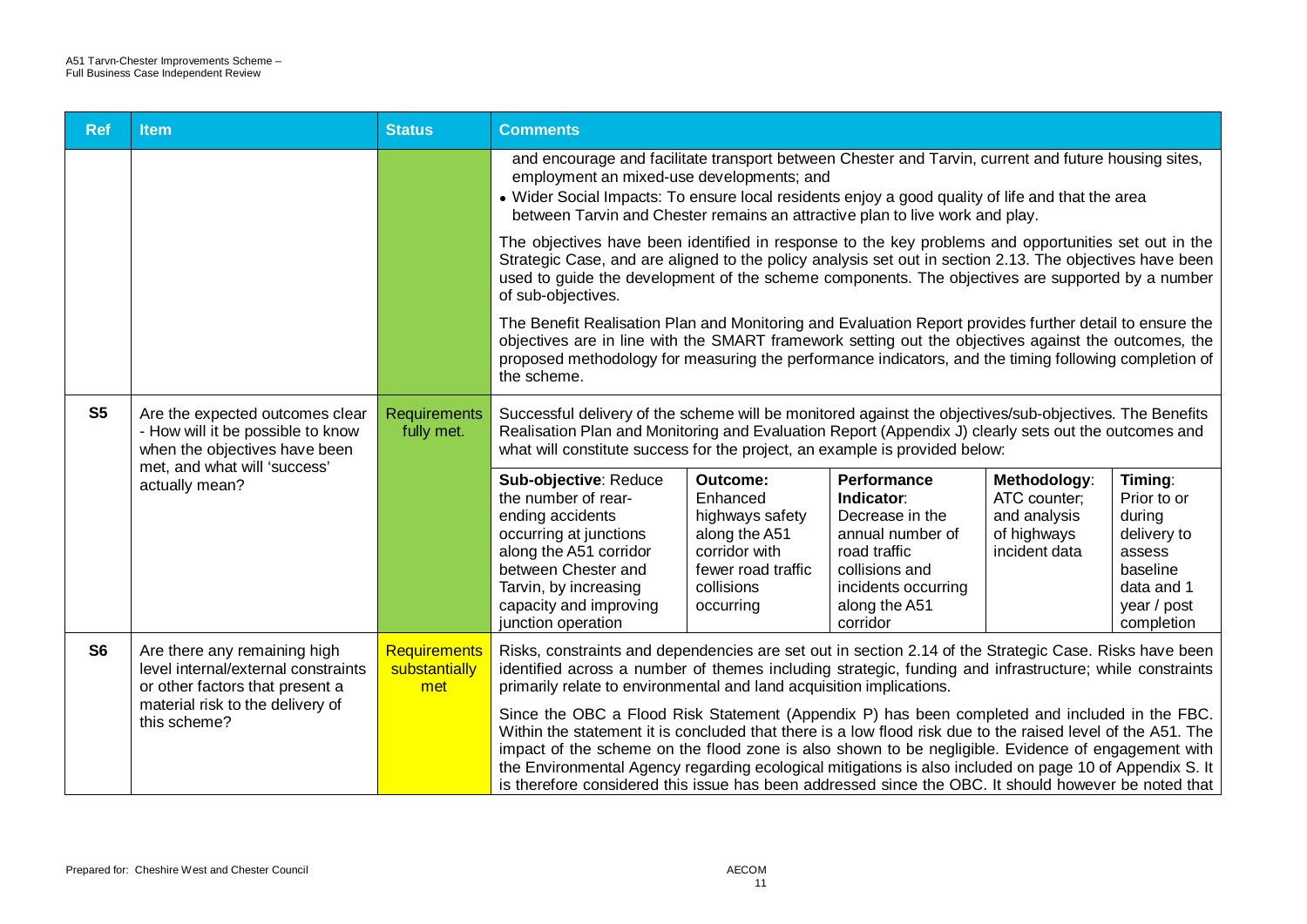| <b>Ref</b>     | <b>Item</b>                                                                                                                                                                                         | <b>Status</b>                               | <b>Comments</b>                                                                                                                                                                                                                                                                                                                                                                                                                                                                                                                                                                                                                                     |
|----------------|-----------------------------------------------------------------------------------------------------------------------------------------------------------------------------------------------------|---------------------------------------------|-----------------------------------------------------------------------------------------------------------------------------------------------------------------------------------------------------------------------------------------------------------------------------------------------------------------------------------------------------------------------------------------------------------------------------------------------------------------------------------------------------------------------------------------------------------------------------------------------------------------------------------------------------|
|                |                                                                                                                                                                                                     |                                             | consent will be required for the increased highway surface water discharge into the River Gowy.                                                                                                                                                                                                                                                                                                                                                                                                                                                                                                                                                     |
|                |                                                                                                                                                                                                     |                                             | With regards to land, there are some parcels of land required that are still be to be acquired. The FBC<br>highlights that Cheshire West and Chester Council are progressing negotiations with relevant land<br>owners and illustrations of land that will require negotiation are provided in Figure 37 and 38. The<br>potential requirement for a Compulsory Purchase Orders in the absence of reaching an agreement with<br>the landowner is also acknowledged - allowance for this has been accommodated in the programme<br>shown in Appendix N.                                                                                               |
| <b>S7</b>      | Have any inter-dependencies<br>which may affect the success of<br>the scheme been identified?                                                                                                       | <b>Requirements</b><br>fully met.           | Under 2.14.3 (Dependencies) the report acknowledges that the development of the A51 Tarvin Road<br>capacity improvement scheme is not dependent on any other transport or regeneration scheme.<br>Following consultation with Highways England and local Parish Councils, no other dependencies or<br>influences were identified.                                                                                                                                                                                                                                                                                                                   |
| S <sub>8</sub> | Are any links with other schemes<br>clear?                                                                                                                                                          | <b>Requirements</b><br>fully met.           | The Strategic Case highlights that the scheme is on an important strategic route providing connectivity<br>to a number of key upcoming developments in Chester. Whilst there is potential for the A51 corridor<br>improvements to support nearby housing development and economic growth opportunities, there are no<br>specific planning conditions linked to the scheme.                                                                                                                                                                                                                                                                          |
| <b>S9</b>      | Have the main stakeholder<br>groups and their contribution to<br>the project been clearly defined?<br>This should include any potential<br>constraints or conflicts between<br>stakeholders groups. | Requirements<br>fully met.                  | The key stakeholder groups and their project input/role responsibilities with reference to the scheme are<br>set out in Table 27 within the FBC report. The key stakeholders include Highways England, Parish<br>Councils. Ward Members, bus operators, cycling groups, emergency services, utility companies,<br>Chester Growth Partnership, North Wales local authorities, Cheshire East Council, local residents and<br>landowners. No conflicts between stakeholder groups have been identified within the FBC.                                                                                                                                 |
| <b>S10</b>     | Is there a robust assessment of<br>different scheme options,<br>including the reasons for any<br>options being discounted?                                                                          | <b>Requirements</b><br>substantially<br>met | Chapter 3 (Option Appraisal and Preferred Option) sets out a robust assessment of options. This is<br>supported by an appended option assessment report (OAR) (Appendix A). A long list of 17 scheme<br>options was assessed including Do nothing, Do Minimum, Do Something and high cost scenarios.<br>These are reported in detail in section 5.2 of the OAR.                                                                                                                                                                                                                                                                                     |
|                |                                                                                                                                                                                                     |                                             | Mott MacDonald used their in-house Investment Sifting and Evaluation Tool to assess the long list of<br>options. This included the identification of sub-criteria under each of the objectives which were used to<br>assess the options, in addition to assessment criteria relating to deliverability. This facilitated a<br>comparison and ranking of all design options. The initial assessment led to four options being taken<br>forward for a more detailed level of assessment in terms of costs the wider economic benefits they can<br>produce and quantitatively determines how junctions will operate in the future with regard to queue |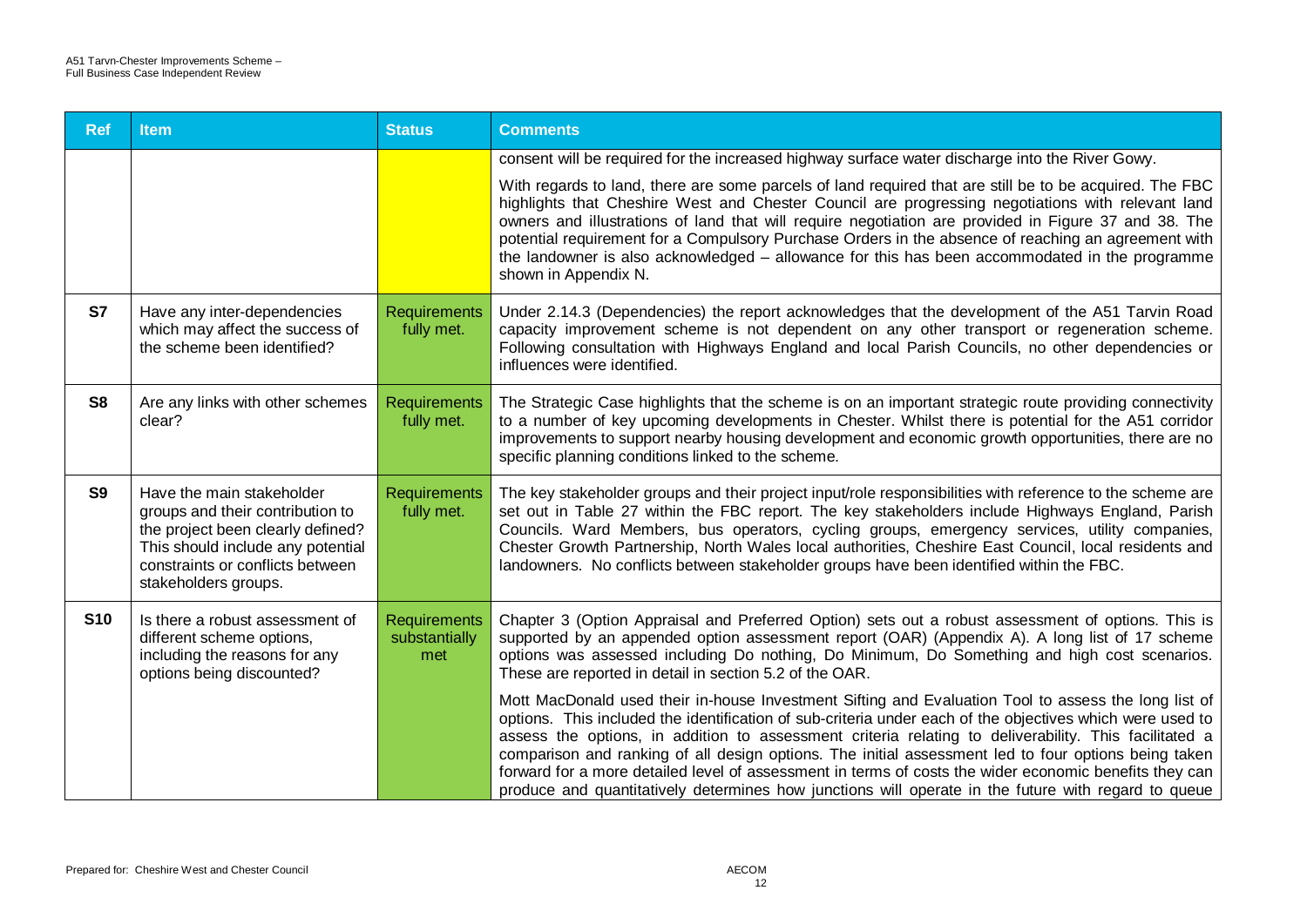| <b>Ref</b> | <b>Item</b>                                                              | <b>Status</b>                     | <b>Comments</b>                                                                                                                                                                                                                                                                                                                                                                                                                                                                                                                                                                                                                                                                                                                                                                                                                                                                                                                    |
|------------|--------------------------------------------------------------------------|-----------------------------------|------------------------------------------------------------------------------------------------------------------------------------------------------------------------------------------------------------------------------------------------------------------------------------------------------------------------------------------------------------------------------------------------------------------------------------------------------------------------------------------------------------------------------------------------------------------------------------------------------------------------------------------------------------------------------------------------------------------------------------------------------------------------------------------------------------------------------------------------------------------------------------------------------------------------------------|
|            |                                                                          |                                   | lengths and delays to journey times. This included assessment using junction models including<br>ARCADY and LINSIG. As there was no differentiation regarding the performance of options in terms of<br>wider economic benefits, the preferred option (Do Something 3) was taken forward to the Economic and<br>Financial Case based on the traffic modelling assessment.                                                                                                                                                                                                                                                                                                                                                                                                                                                                                                                                                          |
|            |                                                                          |                                   | The rationale for the preferred option and why other options have been discounted is presented both in<br>the main FBC and supporting OAR. Supporting rationale to identify the rationale for the change to the<br>scheme components between the first and the second iteration of the FBC following the de-scoping of<br>the scheme in order to meet the available budget has been provided in section 3.2.2. This includes<br>explanation of the descoping exercise, which included representatives from CW&C, Balfour Beatty and<br>Mott MacDonald. High level analysis was conducted using estimates of time savings to provide<br>indicative economic benefits, with the results shown in Table 36. Whilst the FBC reports scores of the<br>preferred against the objectives overall, the section would also be strengthened by including a<br>narrative/summary of its performance against each individual scheme objective. |
| <b>S11</b> | Have details of stakeholder and<br>public consultation been<br>provided? | <b>Requirements</b><br>fully met. | The policy review section highlights that the scheme was identified following public consultation on the<br>Chester Transport Strategy in 2014, which highlighted a series of pinch points. Further work was<br>undertaken on these pinch points in February 2016 which later led to the development of this scheme.                                                                                                                                                                                                                                                                                                                                                                                                                                                                                                                                                                                                               |
|            |                                                                          |                                   | Table 27 identifies key stakeholders and their roles. This includes Highways England, Christleton Parish<br>Council, Littleton Parish Council, Guilden Sutton Parish Council, and Tarvin Parish Council. Table 28<br>(Details of Stakeholder Engagement Meetings) provides the details of meetings held with the Parishes<br>regarding scheme plans and progress so far. The outcomes from these meetings and engagement are<br>outlined in Table 29 (Key Outcomes of Stakeholder Consultation), including details of how the scheme<br>has been adapted to address the issues identified.                                                                                                                                                                                                                                                                                                                                         |
|            |                                                                          |                                   | While consultation with key stakeholders such as landowners and Highways England has been ongoing<br>throughout the development of the FBC, no public consultation has been carried out. This is a result of<br>timescales and changes to the scheme since the OBC stage. It was also considered that before public<br>consultation can take place the finalised scheme and funding arrangements need to be confirmed.                                                                                                                                                                                                                                                                                                                                                                                                                                                                                                             |
|            |                                                                          |                                   | The Stakeholder Communications Plan (Appendix S) provides an overview of external engagement and<br>communications to date. This includes information on the stakeholders contacted, the purpose and date<br>of engagement, the commutation method, land mobilisation, ecology mitigations, the relevant contact<br>and any attachments shared. This includes engagement with Highways England, Land Owners,<br>Tenants, Natural England and the Environment Agency. The report identifies that there are no conflicts<br>between stakeholders.                                                                                                                                                                                                                                                                                                                                                                                    |
|            |                                                                          |                                   | The next steps for consultation are also provided within the FBC. This includes a number of drop-in                                                                                                                                                                                                                                                                                                                                                                                                                                                                                                                                                                                                                                                                                                                                                                                                                                |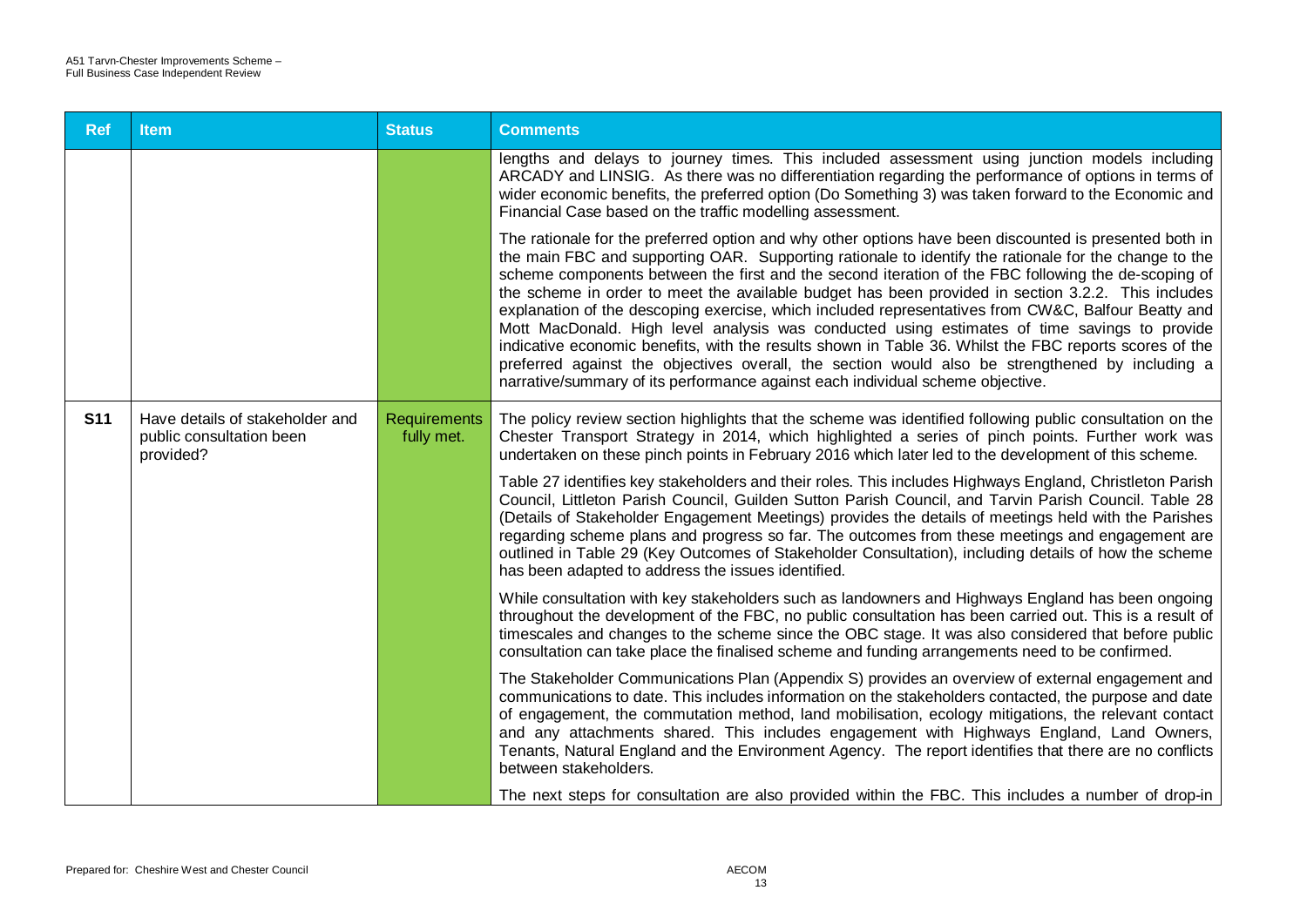| Ref | <b>Item</b> | <b>Status</b> | <b>Comments</b>                                                                                                                                                                                                                                                                        |
|-----|-------------|---------------|----------------------------------------------------------------------------------------------------------------------------------------------------------------------------------------------------------------------------------------------------------------------------------------|
|     |             |               | sessions in March 2019 that will be advertised by press releases, letters and information leaflets.<br>Further details of the sessions are included within Appendix S. A timeline for Stakeholder and 3rd Party<br>Engagement is also included within the work programme (Appendix N). |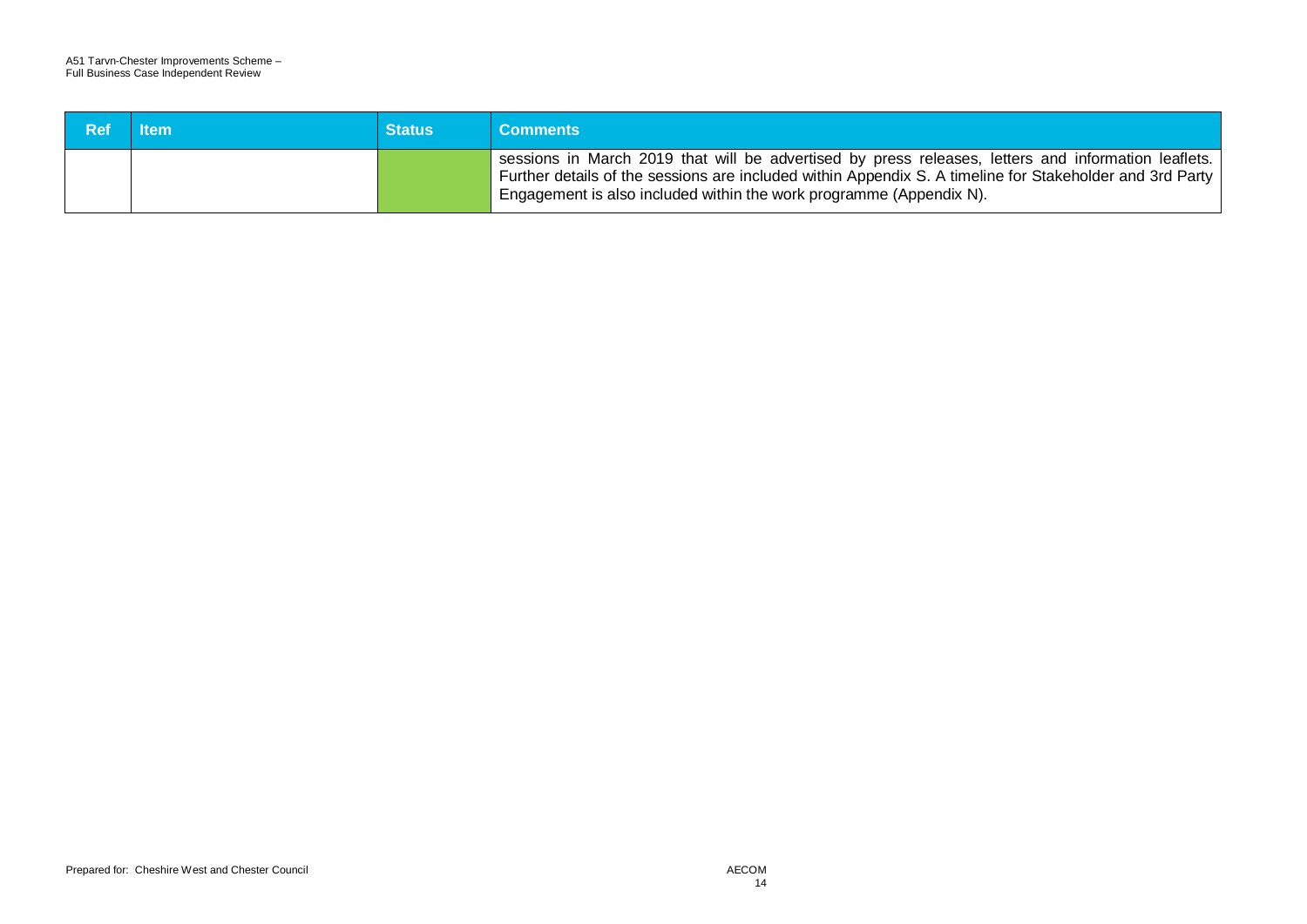# **3. Economic Case**

#### **Table 5: Economic Case Review Summary**

| Overall<br><b>Score</b>                                                                                                                                                                                                                                                                                                           |                                                                                                                                                                                                                                                                                                                                                                                                                                                                                                                                                                                                                                                                                                                                                                                                                                                                                                                                                                                                                                                                                                                                                                                                                                                                                                                                         | Requirements substantially met |  |  |
|-----------------------------------------------------------------------------------------------------------------------------------------------------------------------------------------------------------------------------------------------------------------------------------------------------------------------------------|-----------------------------------------------------------------------------------------------------------------------------------------------------------------------------------------------------------------------------------------------------------------------------------------------------------------------------------------------------------------------------------------------------------------------------------------------------------------------------------------------------------------------------------------------------------------------------------------------------------------------------------------------------------------------------------------------------------------------------------------------------------------------------------------------------------------------------------------------------------------------------------------------------------------------------------------------------------------------------------------------------------------------------------------------------------------------------------------------------------------------------------------------------------------------------------------------------------------------------------------------------------------------------------------------------------------------------------------|--------------------------------|--|--|
| <b>AECOM</b><br><b>Comments</b>                                                                                                                                                                                                                                                                                                   | The Economic Case has demonstrated that the scheme represents high value for money,<br>with an initial BCR of 2.2. When adjusted for the inclusion of journey time reliability<br>benefits, the BCR increases to 2.3. The adjusted BCR has increased from 2.1 in the first<br>iteration of the FBC to 2.3 in the second iteration following the change to the scheme<br>specification in order the bring the costs within the available budget. The BCR reduced<br>from 3.2 at the OBC stage following an increase to the scheme costs $-$ it should be noted<br>that the revised BCR is just above the threshold for high value for money. Three sensitivity<br>tests are included, which identify the impact on the BCR following a 25% increase to the<br>scheme costs (Test 1), a reduction to the benefits of 25% (Test 2) and an increase to the<br>costs of 25% and a reduction of the benefits of 25% (Test 3) against the adjusted BCR.<br>Tests 1 and 2 result in a BCR of 1.9 and 1.8 ('medium' value for money), whilst Test 3<br>results in a BCR of 1.4 ('low' value for money). Whilst Test 3 is an unlikely scenario, the<br>risk of the value for money of the scheme dropping from 'high' to 'medium' should be<br>noted.<br>The approach to deriving the BCR is in line with appropriate guidance and is represented |                                |  |  |
|                                                                                                                                                                                                                                                                                                                                   | <b>Outstanding issues</b>                                                                                                                                                                                                                                                                                                                                                                                                                                                                                                                                                                                                                                                                                                                                                                                                                                                                                                                                                                                                                                                                                                                                                                                                                                                                                                               |                                |  |  |
| The Distributional Impacts Appraisal (DIA) could be more robust, including<br>$\bullet$<br>assessments of noise, air quality and accidents.<br>The additional maintenance costs were not included in the economic appraisal - this is<br>$\bullet$<br>not considered to be a major issue given that the costs are relatively low. |                                                                                                                                                                                                                                                                                                                                                                                                                                                                                                                                                                                                                                                                                                                                                                                                                                                                                                                                                                                                                                                                                                                                                                                                                                                                                                                                         |                                |  |  |

| <b>Requirements fully met - No issues of note with the submission.</b>   |
|--------------------------------------------------------------------------|
| Requirements substantially met - Minor issues exist with the submission. |
| Requirements partially met - Medium issues exist with the submission.    |
| <b>Requirements not met - Critical issues exist with the submission.</b> |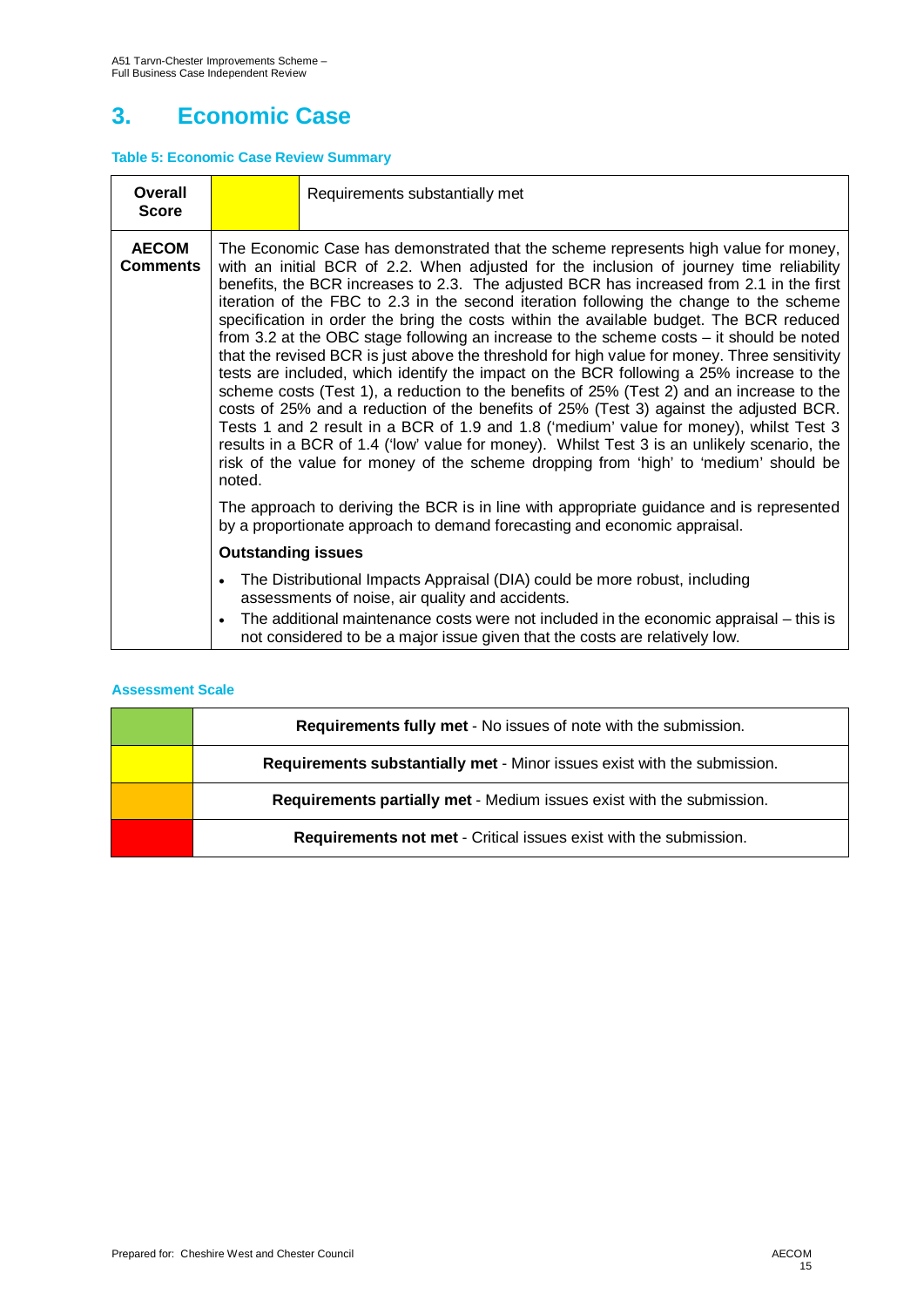#### **Table 6: Economic Case Review**

| <b>Ref</b>     | <b>Item</b>                                                                                        | <b>Status</b>                               | <b>Comments</b>                                                                                                                                                                                                                                                                                                                                                                                                                                                                                                                                                                                                                                                                                                                                                                                                                                                                                                                                              |
|----------------|----------------------------------------------------------------------------------------------------|---------------------------------------------|--------------------------------------------------------------------------------------------------------------------------------------------------------------------------------------------------------------------------------------------------------------------------------------------------------------------------------------------------------------------------------------------------------------------------------------------------------------------------------------------------------------------------------------------------------------------------------------------------------------------------------------------------------------------------------------------------------------------------------------------------------------------------------------------------------------------------------------------------------------------------------------------------------------------------------------------------------------|
| <b>E1</b>      | Has a Value for Money Statement<br>been provided, including a BCR?                                 | Requirements<br>fully met                   | The Value for Money (VfM) of the scheme presented within the Economic Case reports an initial BCR<br>of 2.2, which equates to high Value for Money, according to the DfT's WebTAG guidance. This also<br>meets the C&W LEP Growth Programme Assurance and Accountability Framework expectation that<br>schemes have a BCR of over 2. When adjusted to include journey time reliability benefits, the BCR<br>increases to 2.3, which is the adjusted core BCR. Following the reduction of scope for the scheme<br>following the increase in the scheme cost, the adjusted BCR reminds below the BCR of 3.2 which<br>was reported at the OBC stage. It should be noted that the revised BCR is just above the threshold<br>for high value for money, as defined by the DfT.<br>A VfM Statement is included within the main Economic Case and includes TEE, PA and AMCB<br>tables. This is reported in more detail within Appendix E Economic Appraisal Report. |
| E2             | Are there any key assumptions<br>relating to how the BCR has been<br>derived?                      | <b>Requirements</b><br>fully met            | The approach to calculating the BCR is standard with assumptions in line with WebTAG guidance -<br>User Time benefits are the largest overall benefit, derived from SATURN and TUBA appraisal.<br>Appendix C and D provide an overview of the modelling approach - which considers the assumptions<br>which have greatest impact on the overall BCR - additional benefits, including reliability impacts are<br>discussed.                                                                                                                                                                                                                                                                                                                                                                                                                                                                                                                                   |
| E <sub>3</sub> | Is the basis for the calculation of<br>the Present Value of Benefits<br>(PVB) sufficiently robust? | Requirements<br>fully met                   | The generation of the Present Value of Benefits, has been prepared following a standard approach.<br>This involves outputs from demand forecasting, which input into a TUBA appraisal. TUBA has been<br>undertaken in line with appropriate guidance and demonstrates the core appraisal benefits. Additional<br>benefits, such as reliability benefits have also been captured.                                                                                                                                                                                                                                                                                                                                                                                                                                                                                                                                                                             |
| E4             | Is the basis for the calculation of<br>the Present Value of Cost (PVC)<br>sufficiently robust?     | <b>Requirements</b><br>substantially<br>met | Table 36 shows that the base scheme costs, prior to including QRA and Optimism bias, are<br>£5,808,086 at 2018 prices. QRA is estimated at £1,167,640 and Optimism Bias is £ 210,892 (an<br>adjustment of 3% has been provided in line with WebTAG guidance for the FBC stage). The QRA<br>allowance has increased significantly from the OBC stage, where the allowance was £633,183. The<br>Economic Case does not incorporate any costs for maintenance and renewals. The Financial Case<br>identifies that maintenance costs are estimated to be an additional £35,000 over 20 years and will be<br>covered by the council's own maintenance budget. Whilst the scale of the additional costs is relatively<br>small, technically the costs should be included within the economic appraisal.                                                                                                                                                            |
| E <sub>5</sub> | Has an appropriate level of<br>optimism bias been applied?                                         | <b>Requirements</b><br>fully met            | An optimism bias adjustment of 3% has been applied within the appraisal, in line with cost<br>development to Stage 3 - the 3% has been applied to the scheme costs including QRA, in line with<br>WebTAG guidance (A1.2). Whilst the costs do not represent the finalised contracted cost, a 3%                                                                                                                                                                                                                                                                                                                                                                                                                                                                                                                                                                                                                                                              |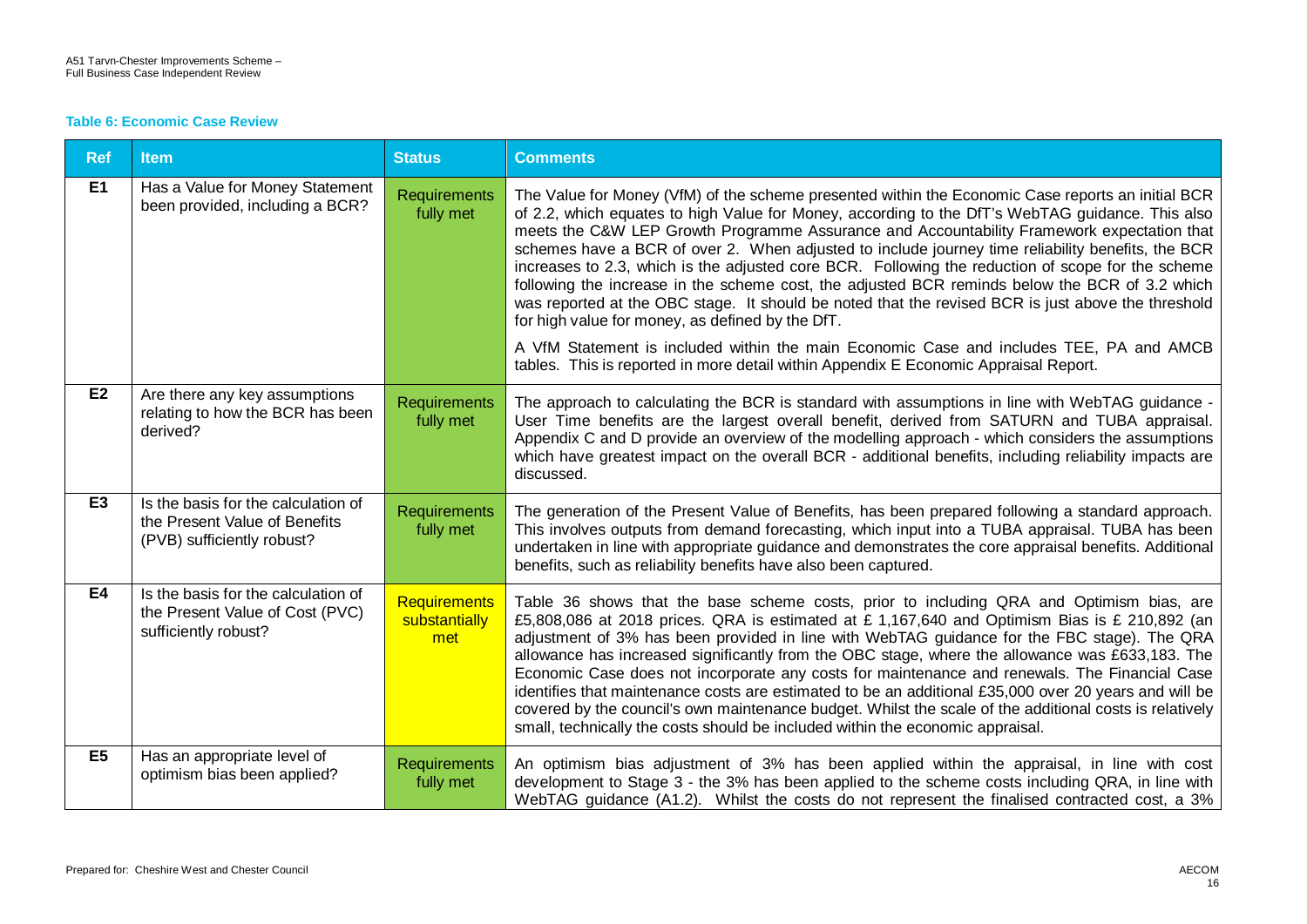| <b>Ref</b>     | <b>Item</b>                                                                                                                                                                                                        | <b>Status</b>                        | <b>Comments</b>                                                                                                                                                                                                                                                                                                                                                                                                                                                                                                                                                                                                                                                                                                                                                                                                                                                                  |
|----------------|--------------------------------------------------------------------------------------------------------------------------------------------------------------------------------------------------------------------|--------------------------------------|----------------------------------------------------------------------------------------------------------------------------------------------------------------------------------------------------------------------------------------------------------------------------------------------------------------------------------------------------------------------------------------------------------------------------------------------------------------------------------------------------------------------------------------------------------------------------------------------------------------------------------------------------------------------------------------------------------------------------------------------------------------------------------------------------------------------------------------------------------------------------------|
|                |                                                                                                                                                                                                                    |                                      | adjustment can be justified given the size of the QRA allowance, which has increased significantly<br>from the OBC stage.                                                                                                                                                                                                                                                                                                                                                                                                                                                                                                                                                                                                                                                                                                                                                        |
| E <sub>6</sub> | Has an appropriate level of risk<br>cost been included?                                                                                                                                                            | <b>Requirements</b><br>fully met     | A Quantified Risk Assessment (QRA) has been undertaken for the scheme, this has placed a risk<br>value of £1,167,640. This represents around 20.1% of the base cost and has increased from 14% at<br>the OBC stage.                                                                                                                                                                                                                                                                                                                                                                                                                                                                                                                                                                                                                                                              |
| E7             | Is the traffic modelling and<br>forecasting approach / tools<br>sufficiently robust? Has relevant<br>supporting documentation been<br>provided to substantiate that<br>modelling undertaken is fit for<br>purpose? | <b>Requirements</b><br>fully met     | Base model update - The SATURN base model has been updated to represent 2017 conditions. The<br>focus of the update has been within the study area of the A51 corridor. Appendix C provides a<br>comprehensive record of the updates to the model. The model updates seem reasonable and the<br>resultant calibration and validation results are acceptable.<br>Forecasting Modelling - A forecasting report has been provided (Appendix D), which documents the<br>development of the future year model scenarios, and the scheme testing. This included the derivation<br>of 2020 and 2030 forecast years. Future year models have included relevant committed<br>developments within the study area, of which housing developments are particularly significant.<br>Growth has been constrained to the current version of TEMPro (v7.2), across Cheshire West and<br>Chester. |
| E <sub>8</sub> | Have all other modelling<br>assumptions been made clear?                                                                                                                                                           | <b>Requirements</b><br>fully met     | Modelling assumptions have been documented within the supporting Appendices - the modelling<br>approach and assumptions are reasonable and in line with a proportionate approach. It should be<br>noted however that the first modelling year does not reflect the scheme opening year defined within<br>the business case document – correcting this is not likely to a significant impact on the appraisal.                                                                                                                                                                                                                                                                                                                                                                                                                                                                    |
| E10            | Are TUBA outputs robust?                                                                                                                                                                                           | Requirements<br>fully met            | TUBA output files are provided within Appendix B of the Economic Appraisal Report. This provides<br>details of the full report, including a documentation of TUBA warning records. TUBA has been run<br>through an appropriate version 1.9.9. The sectoring of TUBA benefits is also provided within<br>Appendix C of this document.                                                                                                                                                                                                                                                                                                                                                                                                                                                                                                                                             |
|                |                                                                                                                                                                                                                    |                                      | The sectored benefits shows key benefits between the study area and the wider area. A small level<br>of disbenefits were identified - these typically cover minor movements within the corridor and<br>represent circa 1% reduction in total benefits and seem realistic given the proposed measures.                                                                                                                                                                                                                                                                                                                                                                                                                                                                                                                                                                            |
|                |                                                                                                                                                                                                                    |                                      | TUBA presents outputs in terms of user time, vehicle operating costs, indirect tax, greenhouse gases<br>and scheme Investment costs.                                                                                                                                                                                                                                                                                                                                                                                                                                                                                                                                                                                                                                                                                                                                             |
| E11            | Have all relevant options been<br>modelled / appraised?                                                                                                                                                            | <b>Requirements</b><br>substantially | The assessment of options in the Economic Case is limited to the preferred option $-$ at the OBC<br>stage it would normally be expected that a short list of options would be included in the economic                                                                                                                                                                                                                                                                                                                                                                                                                                                                                                                                                                                                                                                                           |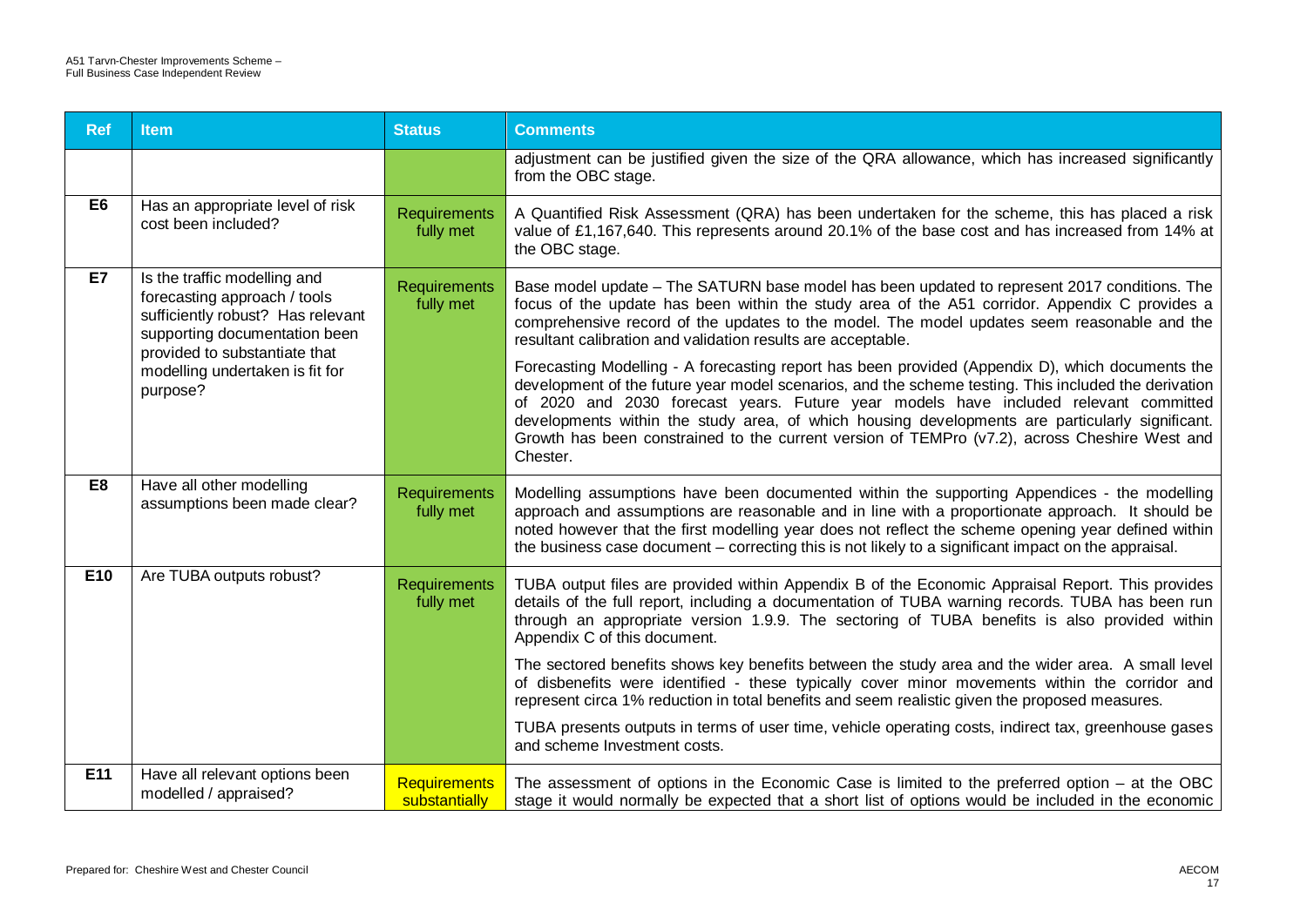| <b>Ref</b>      | <b>Item</b>                                                                          | <b>Status</b>                    | <b>Comments</b>                                                                                                                                                                                                                                                                                                                                                                                                                                                                                                                                                                                                                                                                                                                                                                                                                                                                                                                                                                                                                                                                                                                                                               |
|-----------------|--------------------------------------------------------------------------------------|----------------------------------|-------------------------------------------------------------------------------------------------------------------------------------------------------------------------------------------------------------------------------------------------------------------------------------------------------------------------------------------------------------------------------------------------------------------------------------------------------------------------------------------------------------------------------------------------------------------------------------------------------------------------------------------------------------------------------------------------------------------------------------------------------------------------------------------------------------------------------------------------------------------------------------------------------------------------------------------------------------------------------------------------------------------------------------------------------------------------------------------------------------------------------------------------------------------------------|
|                 |                                                                                      | met                              | appraisal. It is however understood that it was agreed with the LEP that the appraisal could be<br>limited to the preferred option given the relatively small scale of the scheme.<br>Following the<br>assessment of the long list of options, the four shortlisted options were assessed using junction<br>models (ARCADY and LINSIG) – results from these assessments were used to determine the<br>preferred option selected.                                                                                                                                                                                                                                                                                                                                                                                                                                                                                                                                                                                                                                                                                                                                              |
| E12             | Have appropriate sensitivity tests<br>been undertaken?                               | <b>Requirements</b><br>fully met | Three sensitivity tests are included, which identify the impact on the BCR following a 25% increase to<br>the scheme costs (Test 1), a reduction to the benefits of 25% and an increase to the costs of 25%<br>and a reduction of the benefits of 25% (Test 3) against the adjusted BCR. Tests 1 and 2 result in a<br>BCR of 1.9 and 1.8 (medium value for money), whilst Test 3 results in a BCR of 1.4 (low value for<br>money).                                                                                                                                                                                                                                                                                                                                                                                                                                                                                                                                                                                                                                                                                                                                            |
| E13             | Has a completed AST been<br>provided (with supporting<br>worksheets where relevant)? | Requirements<br>fully met        | A completed Appraisal Summary Table (AST) is provided within Appendix O. A summary of the AST<br>is provided in Table 49 within the Economic Case of the FBC.                                                                                                                                                                                                                                                                                                                                                                                                                                                                                                                                                                                                                                                                                                                                                                                                                                                                                                                                                                                                                 |
| E14             | Are forecast housing, jobs and<br>GVA impacts provided robust /<br>realistic?        | <b>Requirements</b><br>fully met | The scheme is not expected to directly unlock particular housing or development sites for<br>employment i.e. through a planning condition that requires the implementation of the scheme. It is<br>however anticipated that the scheme will help contribute towards housing sites coming forward for<br>development. The Land Use and Economic Development Assessment Report (Appendix F) includes<br>an assessment of the GVA benefits that would results from the construction of additional housing,<br>assuming a 5% to 10% level of attribution from the scheme. There is not specific evidence to support<br>the selection of the 5% to 10% attribution value, but it appears to be a relatively conservative<br>assumption. This assessment identified the scheme has the potential to provide 10 to 20 jobs and<br>£433,800 to £864,500 GVA benefits relating to construction. It has been clarified since the OBC<br>stage that the value is for the construction period only. A potential of £171,840 to £343,680 in council<br>tax is also seen as attributed to the road improvement scheme, however these will only be generated<br>once new homes are occupied. |
| E <sub>15</sub> | Has dependent development<br>been accounted for?                                     | <b>Requirements</b><br>fully met | The development of the A51 Tarvin Road Capacity Improvements scheme is not dependent on any<br>other transport or regeneration schemes. Following consultation with key stakeholders such as<br>Highways England and local Parish Councils, there are also no dependencies or influences were<br>identified and all were supportive of the improvements identified within this scheme.                                                                                                                                                                                                                                                                                                                                                                                                                                                                                                                                                                                                                                                                                                                                                                                        |
| E16             | Have all (relevant) Environmental<br>& Social Impacts been adequately<br>assessed?   | <b>Requirements</b><br>fully met | A Social Impact Appraisal has been carried out for the preferred option. A summary of the SIA<br>analysis is provided in Table 47. This provides a qualitative assessment of the key environmental and<br>social impacts. The assessment shows that the scheme is expected to result in beneficial impacts in                                                                                                                                                                                                                                                                                                                                                                                                                                                                                                                                                                                                                                                                                                                                                                                                                                                                 |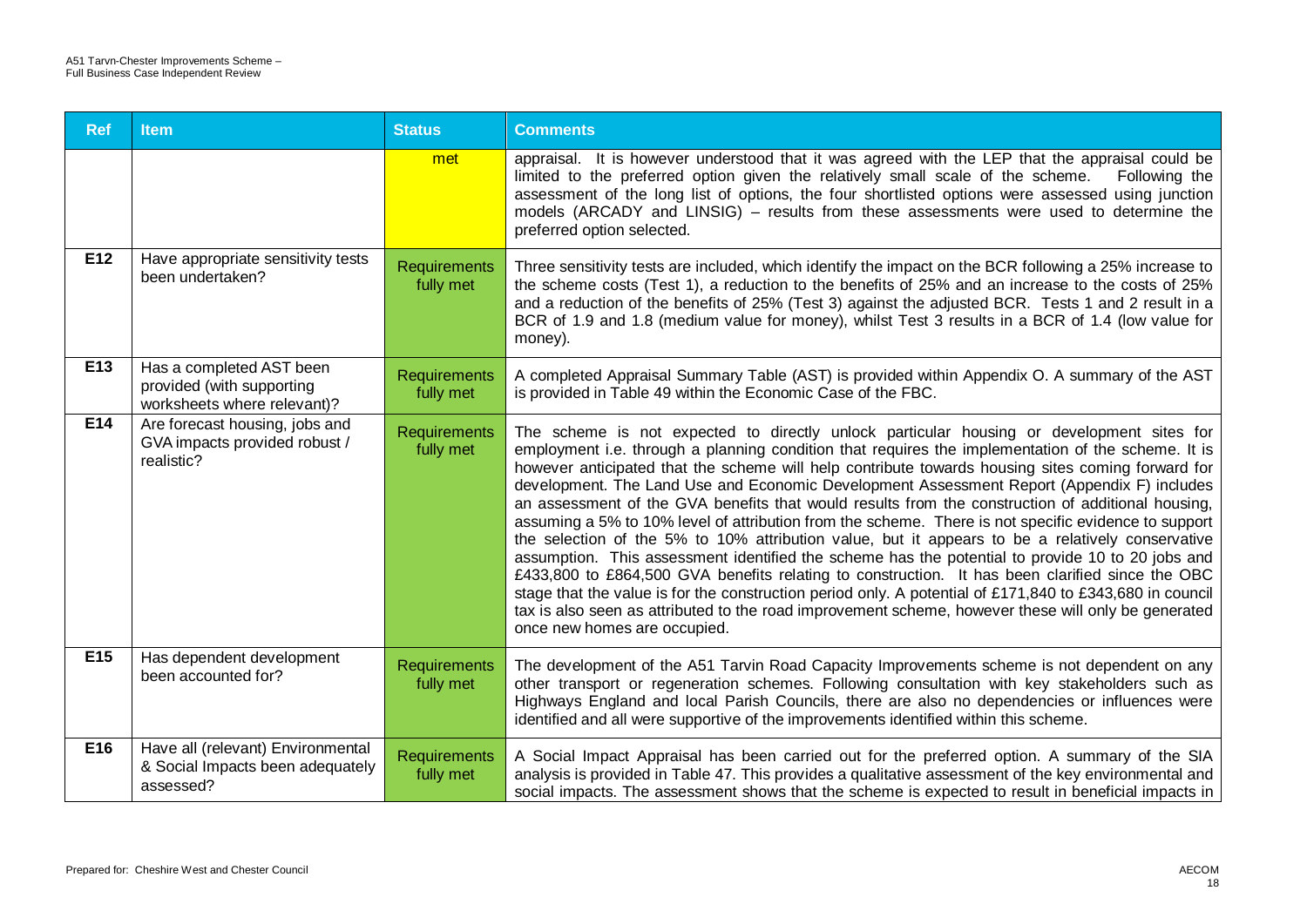| <b>Ref</b> | ltem                                                             | <b>Status</b>                        | <b>Comments</b>                                                                                                                                                                                                                                                                                                                                                                                                                                                                                                                                                                                                                                                                                                                                                                                                                                              |
|------------|------------------------------------------------------------------|--------------------------------------|--------------------------------------------------------------------------------------------------------------------------------------------------------------------------------------------------------------------------------------------------------------------------------------------------------------------------------------------------------------------------------------------------------------------------------------------------------------------------------------------------------------------------------------------------------------------------------------------------------------------------------------------------------------------------------------------------------------------------------------------------------------------------------------------------------------------------------------------------------------|
|            |                                                                  |                                      | terms of journey quality, accidents and severance reduction. The assessment covers both the<br>construction and operational phase.                                                                                                                                                                                                                                                                                                                                                                                                                                                                                                                                                                                                                                                                                                                           |
| E17        | Have Distributional Impacts been<br>assessed in a robust manner? | Requirements<br>substantially<br>met | A DIA has been carried out for the preferred option (a proportionate assessment has been carried<br>out). A summary of the DIA is included in Table 48. The DIA assesses the distribution of social<br>groups within the scheme impact area - including completion of GIS mapping and WebTAG tables for<br>social group and amenities indicators and IMD income domain distribution. It is noted that many of<br>the sub impacts were either 'not possible to assess', or 'not appraised'. It was noted at the OBC stage<br>that assessments of noise, air quality and accidents would be provided at the Full Business Case<br>stage, but this assessment has not been included. Overall, the DIA could be more robust given the<br>gaps in the assessment, but this is not considered to be a major issue given the scale and type of the<br>intervention. |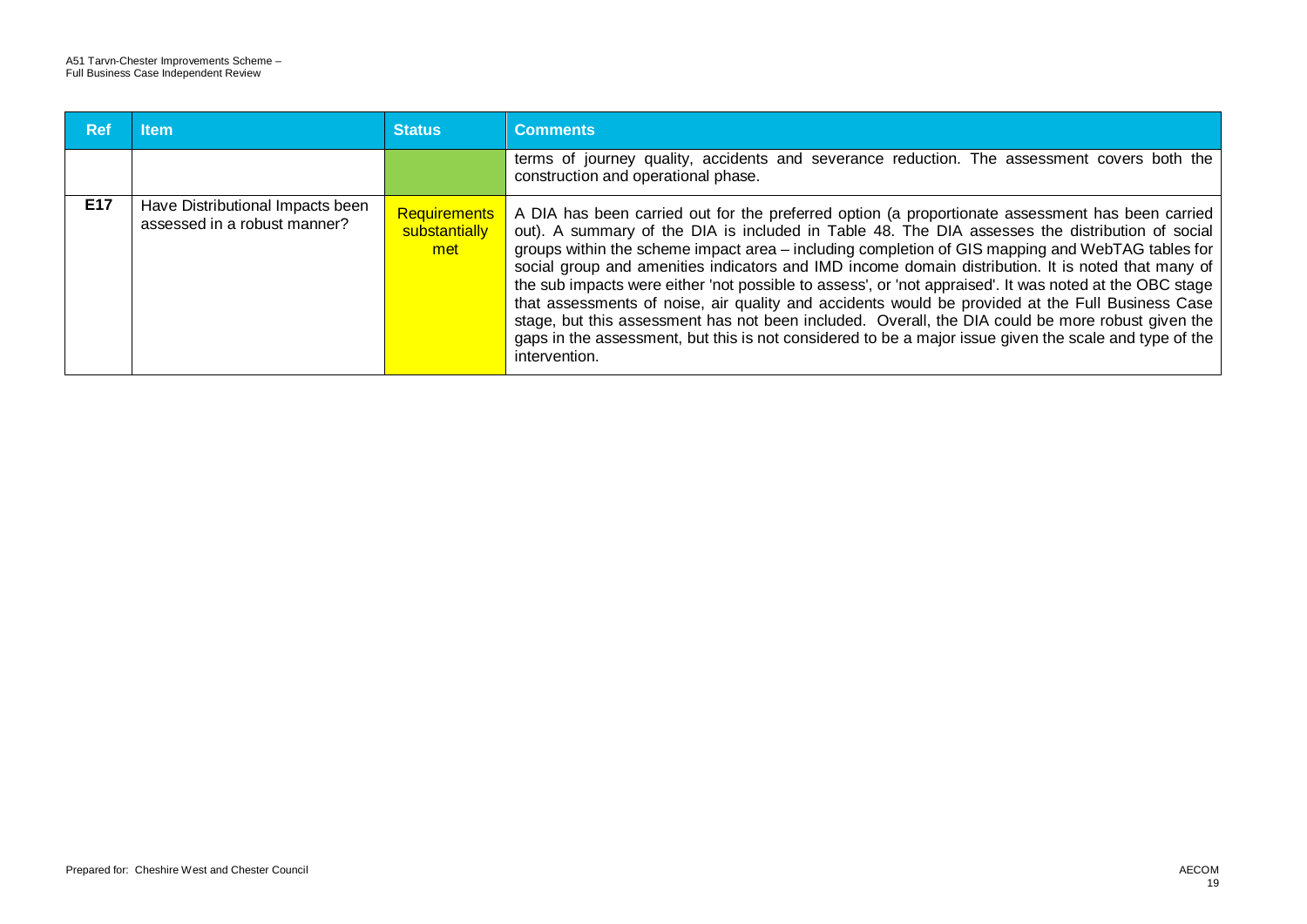# **4. Financial Case**

### **Table 7: Financial Case Review Summary**

| Overall<br><b>Score</b>         |                                                                                                                                                                                                                                                                                                                                                                                                                                                                                                                                                                                                                                                                                                                                                                                                                                                                                                                                                                                                                                                                                                                                                                | Requirements substantially met                                                                                                                                                                                                                                                                                                                                                                                                                                                                                   |  |  |  |
|---------------------------------|----------------------------------------------------------------------------------------------------------------------------------------------------------------------------------------------------------------------------------------------------------------------------------------------------------------------------------------------------------------------------------------------------------------------------------------------------------------------------------------------------------------------------------------------------------------------------------------------------------------------------------------------------------------------------------------------------------------------------------------------------------------------------------------------------------------------------------------------------------------------------------------------------------------------------------------------------------------------------------------------------------------------------------------------------------------------------------------------------------------------------------------------------------------|------------------------------------------------------------------------------------------------------------------------------------------------------------------------------------------------------------------------------------------------------------------------------------------------------------------------------------------------------------------------------------------------------------------------------------------------------------------------------------------------------------------|--|--|--|
| <b>AECOM</b><br><b>Comments</b> | Following the OBC submission, the scheme costs increased from £5,398,839 to an<br>estimated £8,569,447 (Q4 2018 prices), which include construction costs, risks, statutory<br>undertakers work and land acquisition costs. As identified earlier in this report, prior to the<br>final submission of the FBC there was a requirement to de-scope elements of the scheme<br>to bring the total cost within the available budget. Following the changes to the scheme<br>components, the total cost of the scheme is now £7,029,726 (Q4 2018 prices), which<br>includes construction costs, risks, statutory undertakers works and land acquisition costs.<br>This also includes the application of inflation at £264,102. These costs have been<br>prepared by Balfour Beatty. The costs have increased from the original OBC costs, owing<br>to a number of factors including the decision to construct a new bridge, an increase to the<br>QRA and increases to statutory undertakers costs. It should be noted that the cost does<br>not present the final target cost as CWaC Council proposes to review the costs as part of<br>the detailed design work. |                                                                                                                                                                                                                                                                                                                                                                                                                                                                                                                  |  |  |  |
|                                 |                                                                                                                                                                                                                                                                                                                                                                                                                                                                                                                                                                                                                                                                                                                                                                                                                                                                                                                                                                                                                                                                                                                                                                | At the time of the second business case iteration, CWaC were in the process of sourcing<br>the additional funding requirement over the OBC cost (around £1.59m) from various other<br>funding sources, including Section 106, Local Transport Plan Integrated Transport Block<br>and Community Infrastructure Funding. The third iteration (received July 2019) now<br>reports confirmation of funding sources for the complete £7,029,726 scheme cost<br>(evidence from CWaC Cabinet is provided - Appendix W). |  |  |  |
|                                 | <b>Outstanding issues</b>                                                                                                                                                                                                                                                                                                                                                                                                                                                                                                                                                                                                                                                                                                                                                                                                                                                                                                                                                                                                                                                                                                                                      |                                                                                                                                                                                                                                                                                                                                                                                                                                                                                                                  |  |  |  |
|                                 |                                                                                                                                                                                                                                                                                                                                                                                                                                                                                                                                                                                                                                                                                                                                                                                                                                                                                                                                                                                                                                                                                                                                                                | The current cost does not represent the final target cost (as would normally be<br>expected at the FBC stage) – the detailed design process is still be completed and<br>CWaC proposes that value engineering work will be undertaken as part of this.<br>Evidence of appropriate S151 Officer sign-off has not been provided (however it is<br>noted that this has been obtained given the CWaC approvals for LGF grant funding<br>conditions and Cabinet paper submissions).                                   |  |  |  |

| <b>Requirements fully met - No issues of note with the submission.</b>   |
|--------------------------------------------------------------------------|
| Requirements substantially met - Minor issues exist with the submission. |
| Requirements partially met - Medium issues exist with the submission.    |
| <b>Requirements not met - Critical issues exist with the submission.</b> |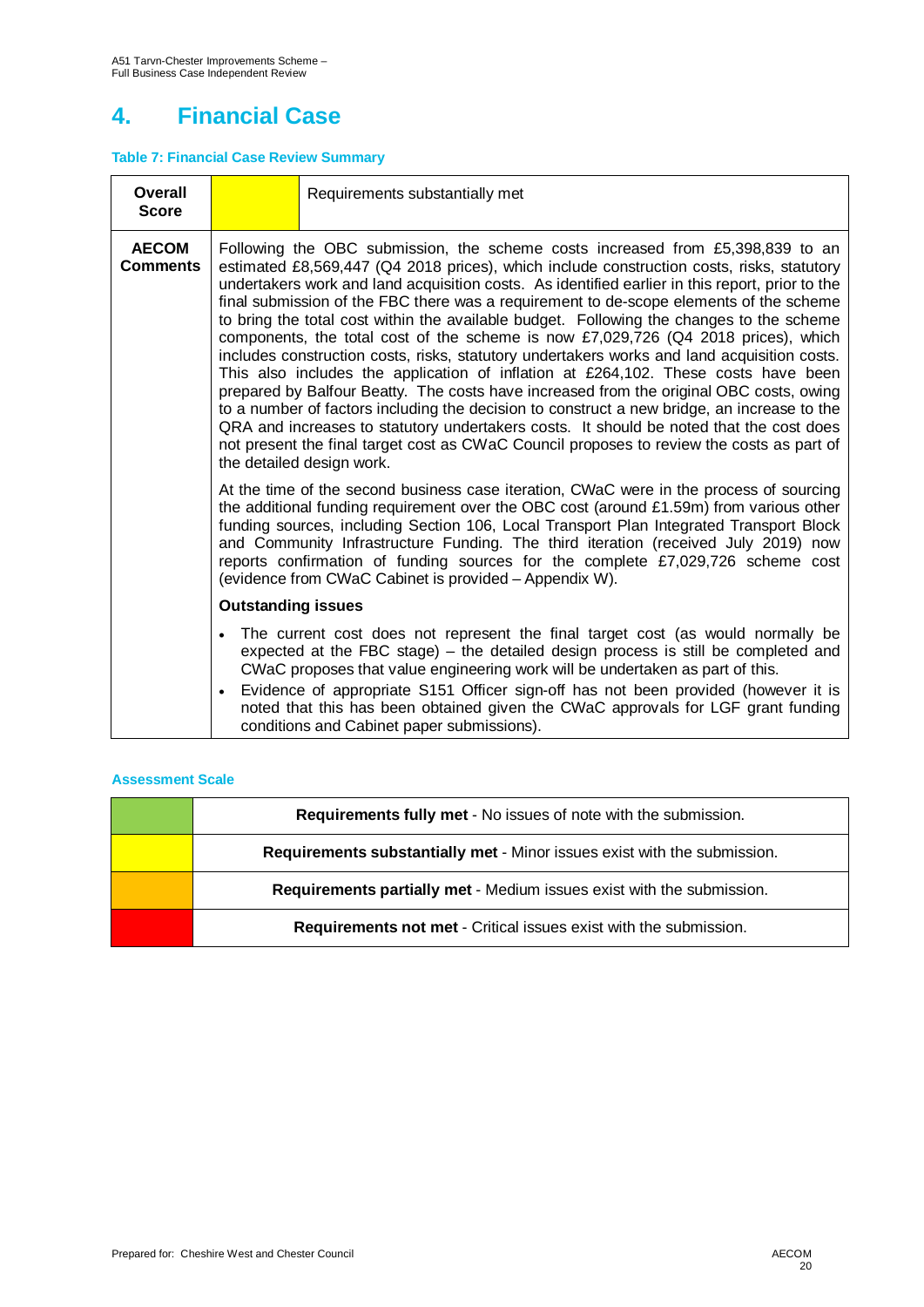#### **Table 8: Financial Case Review**

| <b>Ref</b>     | <b>Item</b>                                                                                                                                                | <b>Status</b>                     | <b>Comments</b>                                                                                                                                                                                                                                                                                                                                                                                                                                                                                                                                                                                                                                                                                                                                       |
|----------------|------------------------------------------------------------------------------------------------------------------------------------------------------------|-----------------------------------|-------------------------------------------------------------------------------------------------------------------------------------------------------------------------------------------------------------------------------------------------------------------------------------------------------------------------------------------------------------------------------------------------------------------------------------------------------------------------------------------------------------------------------------------------------------------------------------------------------------------------------------------------------------------------------------------------------------------------------------------------------|
| F <sub>1</sub> | Is the expected whole life cost of the<br>scheme robust, including the base cost<br>and risk allowance in outturn prices<br>drawn from industry forecasts? | <b>Requirements</b><br>fully met. | Since the OBC stage the total costs for the scheme had risen from £5,398,839 to an estimated<br>£8,569,447. However, prior to the final submission of the FBC the scheme required further<br>changes due to funding constraints that were realised after submitting the business case for<br>peer review in December 2018. Following a change of scope, some scheme components have<br>been reduced in order to decrease the overall scheme costs. The costs of the scheme is now<br>£7,029,726, which includes construction costs, risks, statutory undertakers works and land<br>acquisition costs. Within these costs, £1,167,640 has been included for risk and £264,102 for<br>inflation. The scheme costs have been prepared by Balfour Beatty. |
|                |                                                                                                                                                            |                                   | The reasons for an increase of costs by approximately £1.63m since the submission of the<br>OBC are given in 5.2.1, with significant changes relating to:                                                                                                                                                                                                                                                                                                                                                                                                                                                                                                                                                                                             |
|                |                                                                                                                                                            |                                   | the proposals for the new linked bridge over the River Gowy;                                                                                                                                                                                                                                                                                                                                                                                                                                                                                                                                                                                                                                                                                          |
|                |                                                                                                                                                            |                                   | extending surfacing of cycleways;<br>$\bullet$                                                                                                                                                                                                                                                                                                                                                                                                                                                                                                                                                                                                                                                                                                        |
|                |                                                                                                                                                            |                                   | footways and carriageways;<br>$\bullet$                                                                                                                                                                                                                                                                                                                                                                                                                                                                                                                                                                                                                                                                                                               |
|                |                                                                                                                                                            |                                   | costs relating to ecology works and mitigation measures;<br>$\bullet$                                                                                                                                                                                                                                                                                                                                                                                                                                                                                                                                                                                                                                                                                 |
|                |                                                                                                                                                            |                                   | statutory undertakes;<br>$\bullet$                                                                                                                                                                                                                                                                                                                                                                                                                                                                                                                                                                                                                                                                                                                    |
|                |                                                                                                                                                            |                                   | an allowance for full replacement of street lighting;<br>$\bullet$                                                                                                                                                                                                                                                                                                                                                                                                                                                                                                                                                                                                                                                                                    |
|                |                                                                                                                                                            |                                   | additional drainage works; and<br>$\bullet$                                                                                                                                                                                                                                                                                                                                                                                                                                                                                                                                                                                                                                                                                                           |
|                |                                                                                                                                                            |                                   | increase in risk allowance and higher costs associated with procurement due to the use of<br>the SCAPE framework.                                                                                                                                                                                                                                                                                                                                                                                                                                                                                                                                                                                                                                     |
|                |                                                                                                                                                            |                                   | Section 5.5 identifies that a potential CPO process for the scheme could add an additional<br>£50,000 to £112,000 the scheme costs. The upper cost level has been included in the overall<br>scheme cost analysis. The work programme (Appendix N) allows time for the CPO process.                                                                                                                                                                                                                                                                                                                                                                                                                                                                   |
| F <sub>2</sub> | Has a cost profile been provided<br>showing year on year costs, and<br>breakdown by cost type and parties on<br>whom they fall?                            | <b>Requirements</b><br>fully met. | A cost profile for the scheme is provided in Table 55 (Funding Breakdown), which splits the<br>total costs by year and by funding source (i.e. LGF, Local contribution and Section 106). This<br>is further broken down in the Scheme Costs Report (Appendix L). At the OBC stage it was<br>agreed that of the total cost (£5,398,839), £3,617,222 (67%) is to be funded by the LEP, with<br>£1,741,000 (32.2%) from CWaC and £40,617 (0.8%) from a Section 106 developer<br>contribution. As the scheme estimate is now £7,029,726, CWaC will fund the additional                                                                                                                                                                                    |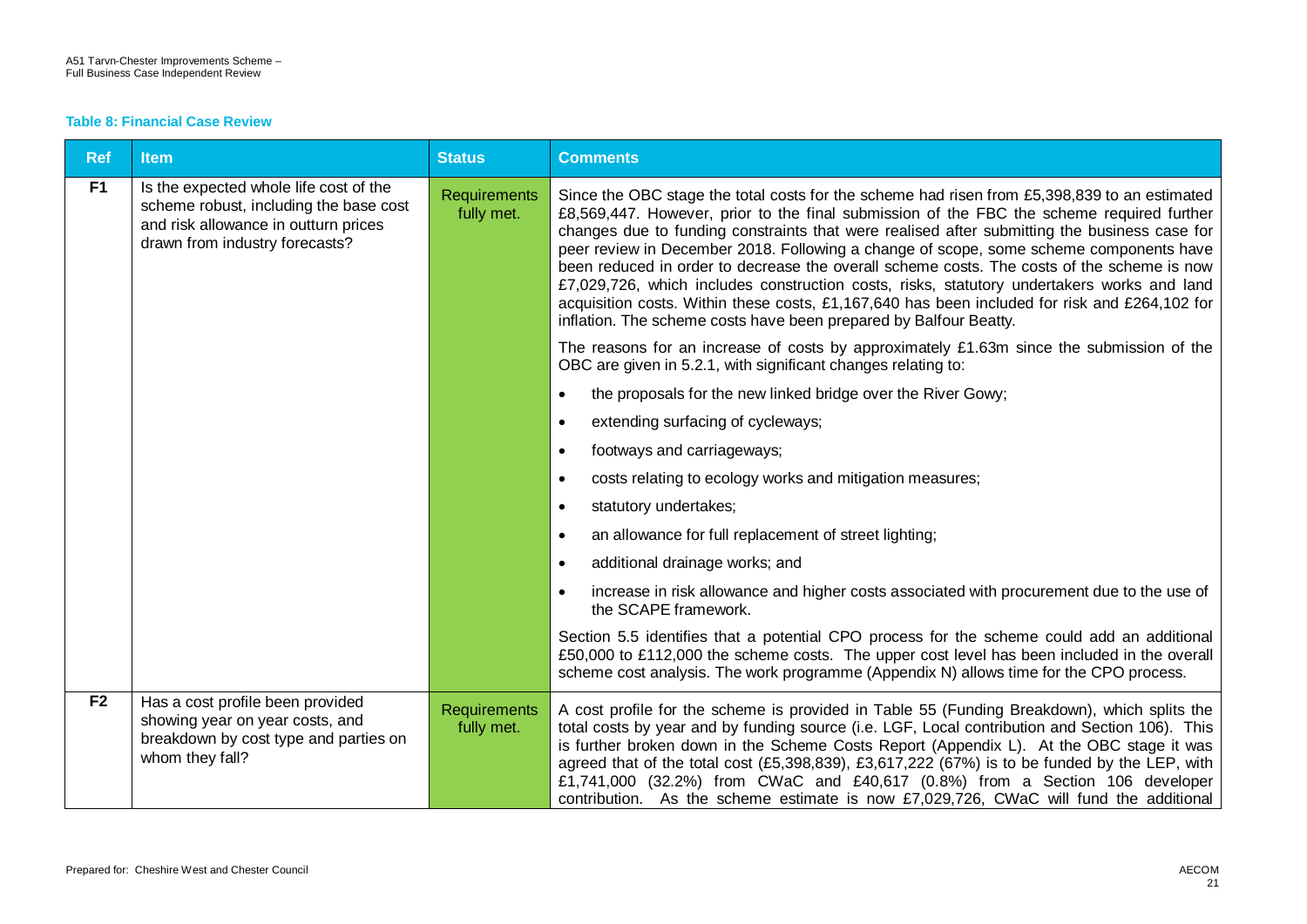| <b>Ref</b>     | <b>Item</b>                                                                                    | <b>Status</b>                     | <b>Comments</b>                                                                                                                                                                                                                                                                                                                                                                                                                                                                                                                                           |
|----------------|------------------------------------------------------------------------------------------------|-----------------------------------|-----------------------------------------------------------------------------------------------------------------------------------------------------------------------------------------------------------------------------------------------------------------------------------------------------------------------------------------------------------------------------------------------------------------------------------------------------------------------------------------------------------------------------------------------------------|
|                |                                                                                                |                                   | amount required (approximately £1,630,887) from various funding sources such as Community<br>Infrastructure Levy (CIL), Section 106 and the LTP capital programme.                                                                                                                                                                                                                                                                                                                                                                                        |
|                |                                                                                                |                                   | An increased budget of £242,832 has been identified for monitoring and evaluation – this will<br>take place at one and four years past completion so this budget should be distributed<br>(excluding baseline costs) across 2021/22 and 2024/2025. This covers both pre-construction<br>and post construction activities. Of the total budget for monitoring and evaluation, £54,000<br>relates to post construction.                                                                                                                                     |
| F <sub>3</sub> | Have details of key financial risks been<br>provided and is the risk cost allowance<br>robust? | <b>Requirements</b><br>fully met. | A QRA has been undertaken by Balfour Beatty which calculated risk to be £1,167,640 or<br>approximately 16.6% of the total scheme costs. Further commentary relating to funding risks<br>(financial) are reported in section 7.8 (Risk Management and Mitigation) of the Management<br>Case. The QRA is included in Appendix $K -$ this includes a risk register which sets out the key<br>risks and proposed mitigation measures.                                                                                                                         |
| F <sub>4</sub> | Are funding sources to cover the full<br>scheme cost clearly set out?                          | <b>Requirements</b><br>fully met. | Funding sources to cover the full scheme costs of £7,029,726 are set out in section 5.6<br>(Funding Arrangements), which includes a breakdown of scheme funding in Table 55. Within<br>the table, a breakdown of agreed funding from the OBC stage and the additional funding<br>agreed for the FBC stage are provided. C&W LEP is set to provide 52% via the Local Growth<br>Fund (£3,663,000), with the remainder to be provided by CWaC funding and section 106/CIL<br>contributions. The following components make up the scheme funding requirement: |
|                |                                                                                                |                                   | • £3,663,000 from LEP LGF (as per conditional offer)<br>• £1,741,000 CWaC LGF (matched agreed in 2016)<br>£40,617 Third Party (s106)<br>£730,000 CW&C LTP ITB<br>£359,383 Littleton Lane / Hare Lane Saighton Camp S106<br>• £495,726 CIL Ask                                                                                                                                                                                                                                                                                                             |
|                |                                                                                                |                                   | An updated Appendix V is still required.                                                                                                                                                                                                                                                                                                                                                                                                                                                                                                                  |
| F <sub>5</sub> | Is there sufficient evidence to support<br>third party / alternative funding<br>contributions? | <b>Requirements</b><br>fully met. | It is understood that the Section 106 contribution from the Saighton Camp Housing<br>Development has already been secured from the developer - it is recommended that evidence<br>of this should be provided. With regard to the contribution from CWaC Council, a number of<br>cabinet papers are attached at Appendix M and Appendix W. A paper entitled 'Bid for Local<br>Growth Fund 3 and Local Transport Majors' (July 2016) provides approval for the submission                                                                                   |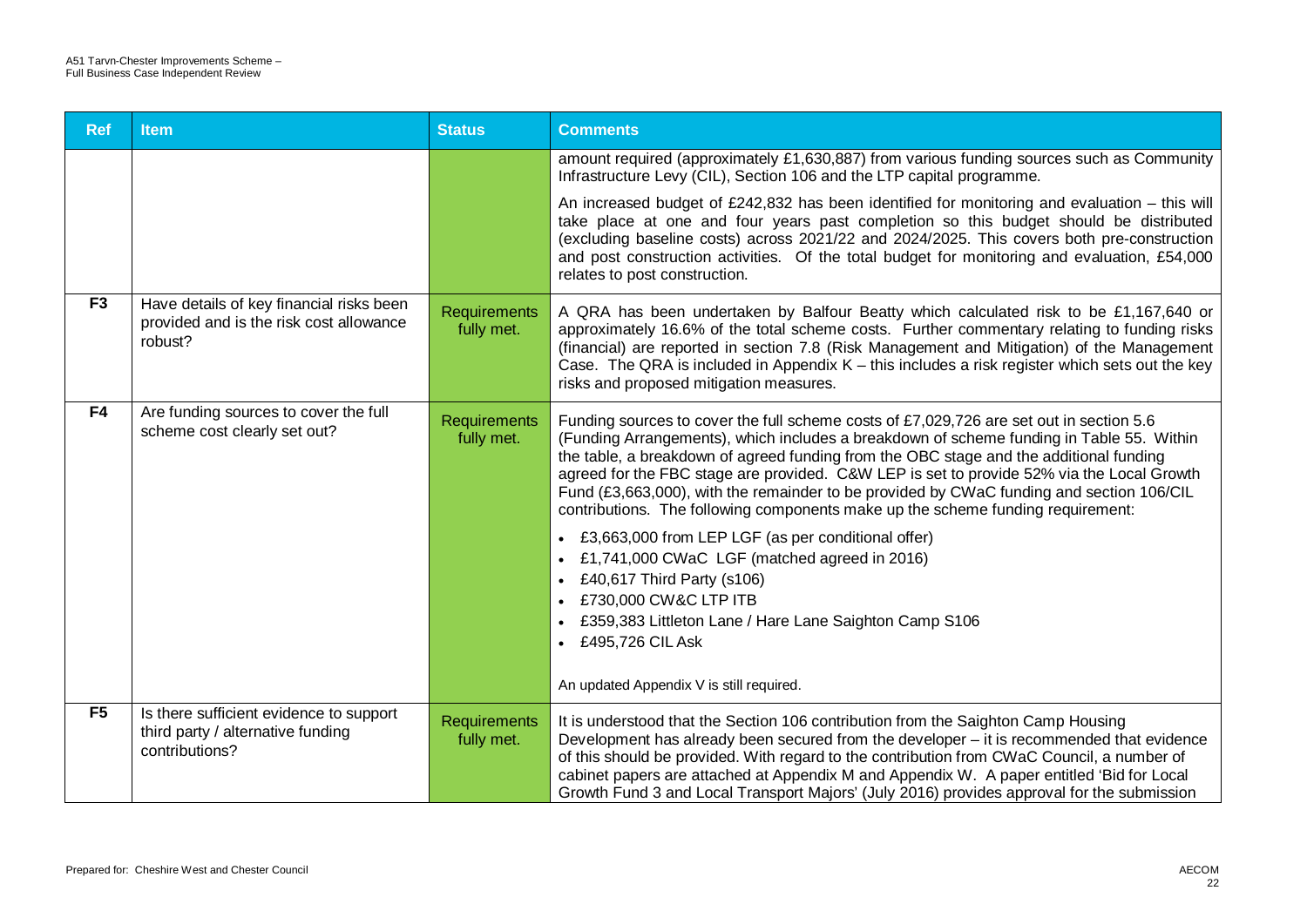| <b>Ref</b>     | <b>Item</b>                                                                                                                                                                                                               | <b>Status</b>                               | <b>Comments</b>                                                                                                                                                                                                                                                                                                                                                                                                                                                                                                                                                                                                                                                                               |
|----------------|---------------------------------------------------------------------------------------------------------------------------------------------------------------------------------------------------------------------------|---------------------------------------------|-----------------------------------------------------------------------------------------------------------------------------------------------------------------------------------------------------------------------------------------------------------------------------------------------------------------------------------------------------------------------------------------------------------------------------------------------------------------------------------------------------------------------------------------------------------------------------------------------------------------------------------------------------------------------------------------------|
|                |                                                                                                                                                                                                                           |                                             | of the Local Growth Fund 3 (LGF) funding bid via the C&W LEP. It also approved the use of<br>Council funding as match to draw down the LGF 3 monies and ring fence the identified funding<br>for delivery of the proposed schemes. The A51 scheme is listed as a forming part of the bid<br>and the local contribution required is identified based on the original budget allocation<br>(£3,686,000 from the C&W LEP, plus £1,741,000 from CWaC).<br>Appendix W presents evidence of the approval for additional local funding required to meet the<br>increase in the scheme costs. This relates to the extra £1,630,887 secured by CWaC through<br>various sources (identified above).     |
| F <sub>6</sub> | Have the impacts of third party /<br>alternative funding not coming forward<br>been considered?                                                                                                                           | Requirement<br>fully met                    | The FBC submission does not include the impact of the funding not coming forward from the<br>C&W LEP. However there is a high level of certainty about the contribution by C&W LEP<br>subject to successful submission of the OBC to the P&I Committee.<br>The FBC identifies that CWaC will cover any further additional costs the scheme may<br>encounter to ensure its completion. Appendix W provides appropriate evidence for funding<br>cover up to the identified scheme costs, as well as noting to comply with the relevant conditions<br>of the C&W LEP grant offer, that CWaC will be liable for any cost overruns over the agreed<br>maximum grant contribution from the C&W LEP. |
| F7             | Has the long-term financial sustainability<br>of the scheme been demonstrated,<br>including robust plans to ensure the<br>affordability of any ongoing costs for<br>operation, maintenance and major<br>capital renewals? | Requirements<br>fully met.                  | Under section 5.3, Maintenance costs are estimated to be £35,000 over 20 years and will be<br>covered by the Council's own maintenance budget. These costs have been prepared by CWaC<br>Council. It has been clarified since the OBC stage that these costs do not form part of the total<br>scheme cost.                                                                                                                                                                                                                                                                                                                                                                                    |
| F <sub>8</sub> | Has evidence of appropriate S151<br>Officer sign-off been provided?                                                                                                                                                       | <b>Requirements</b><br>substantially<br>met | As part of the CWaC internal approvals process, the Section 151 is required to endorse<br>Cabinet papers and submit the LGF submission. A number of CWaC Council cabinet papers<br>are attached within Appendix M and W to highlight that the council agree to ring fence monies<br>for the local contribution match funding as part of submission to Local Growth Fund for their<br>schemes. Appendix M provides details of Executive Board papers highlighting that the council<br>acknowledge the requirement for local contribution match funding as part of the submission to                                                                                                            |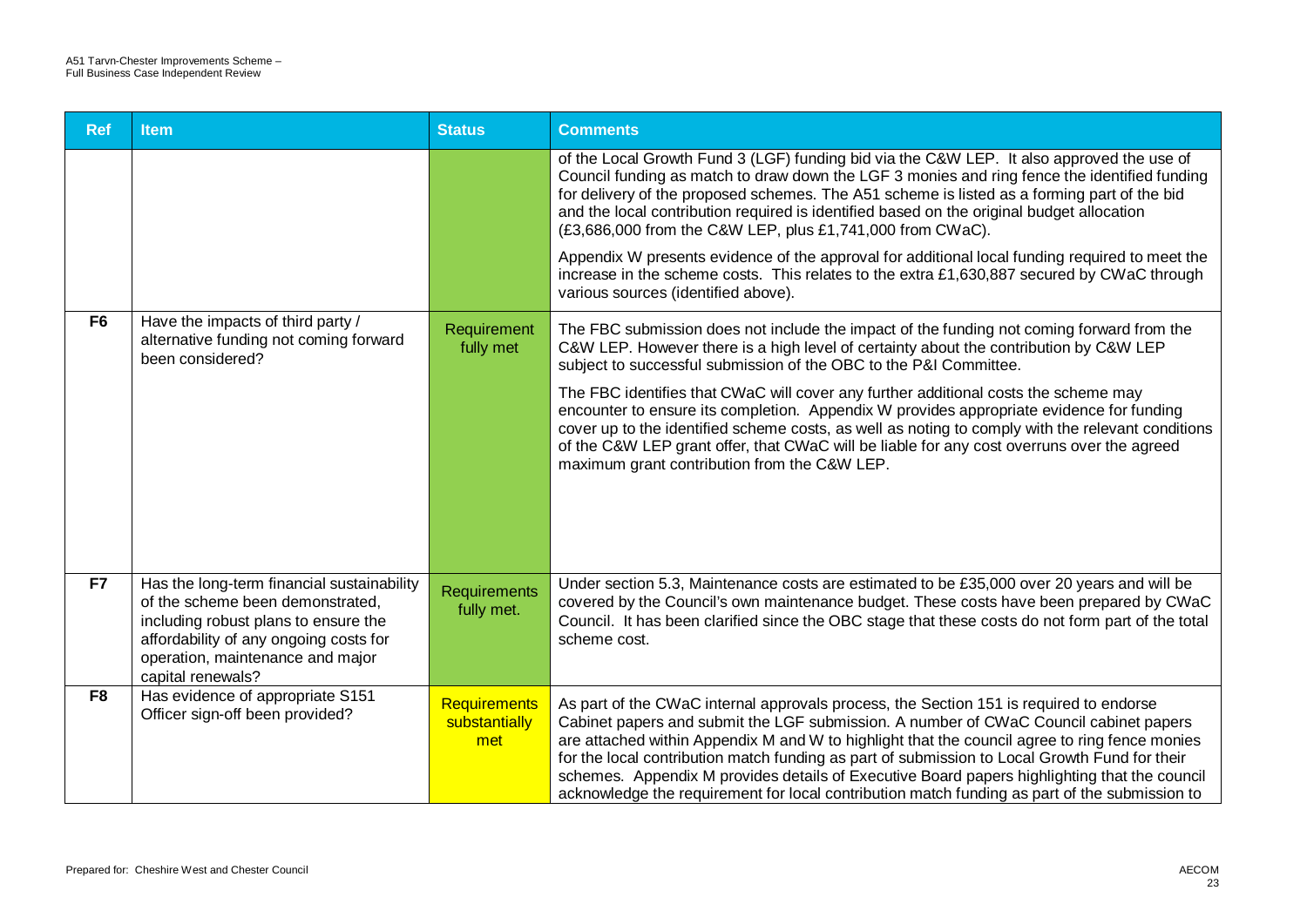| Ref | <b>Item</b> | <b>Status</b> | <b>Comments</b>                                                                                                                                                                                                                                                                                                                                                                                                                                                                                                         |
|-----|-------------|---------------|-------------------------------------------------------------------------------------------------------------------------------------------------------------------------------------------------------------------------------------------------------------------------------------------------------------------------------------------------------------------------------------------------------------------------------------------------------------------------------------------------------------------------|
|     |             |               | the Local Growth Fund for their schemes. The Section 151 officer signed the submission to the<br>C&W LEP. The paper to Full Council in July 2016 (provided in Appendix M) would not have<br>been able to proceed had the Section 151 officer not been supportive of the bid (see section<br>5.6). Appendix W presents evidence regarding the additional funding required to meet the<br>increase in the scheme cost from the OBC to FBC stage. Evidence of signature is not provided<br>but understood to be available. |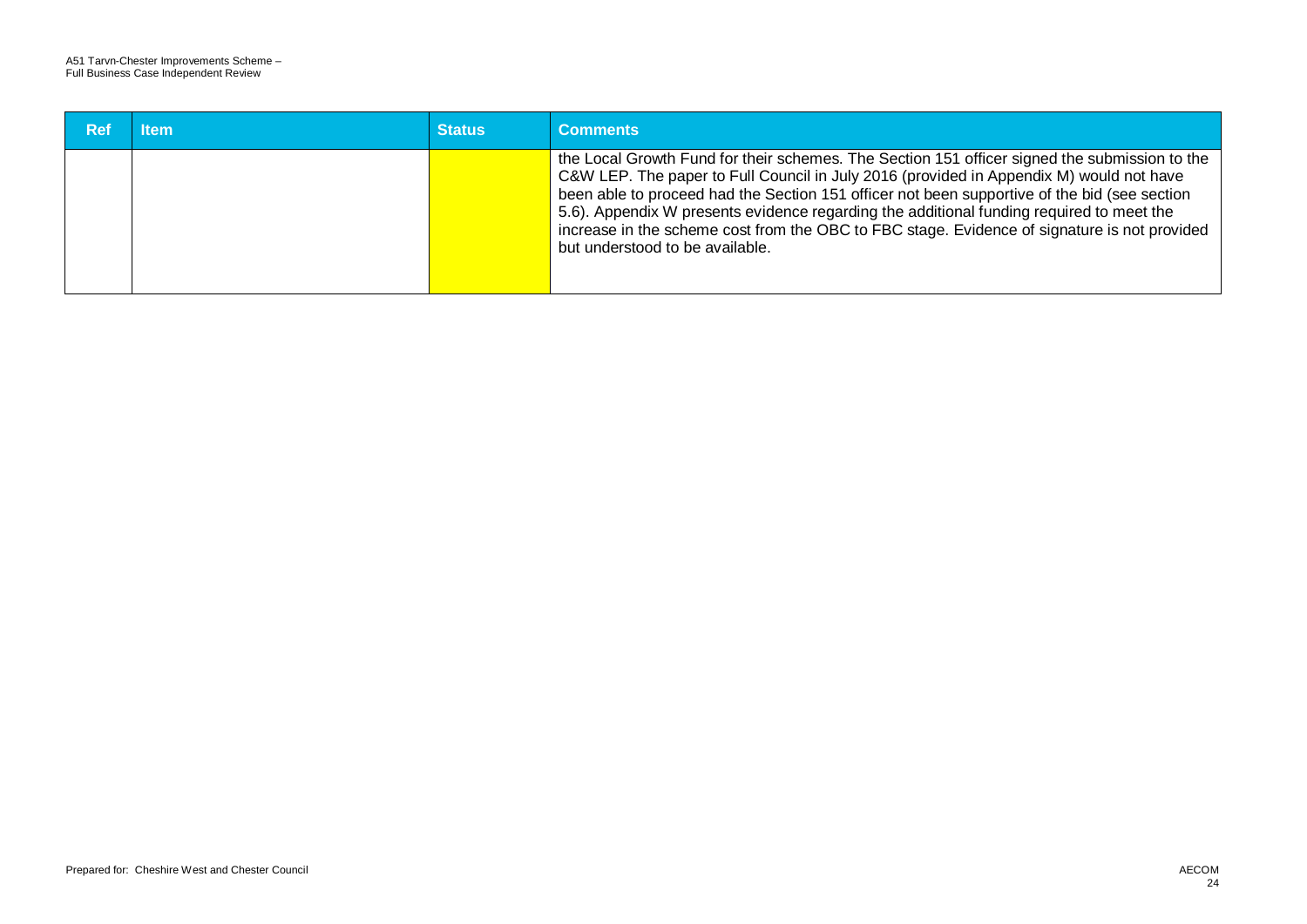# **5. Commercial Case**

#### **Table 9: Commercial Case Review Summary**

| Overall<br><b>Score</b>         | Requirements fully met                                                                                                                                                                                                                                                                                                       |
|---------------------------------|------------------------------------------------------------------------------------------------------------------------------------------------------------------------------------------------------------------------------------------------------------------------------------------------------------------------------|
| <b>AECOM</b><br><b>Comments</b> | The Commercial Case identifies that CWAC has chosen to deliver the scheme through the<br>SCAPE Civil Engineering & Infrastructure Construction Framework for construction.<br>Balfour Beatty will be the scheme contractors with continued consultancy support from<br>Mott MacDonald who will assist with detailed designs. |

| <b>Requirements fully met - No issues of note with the submission.</b>   |
|--------------------------------------------------------------------------|
| Requirements substantially met - Minor issues exist with the submission. |
| Requirements partially met - Medium issues exist with the submission.    |
| <b>Requirements not met - Critical issues exist with the submission.</b> |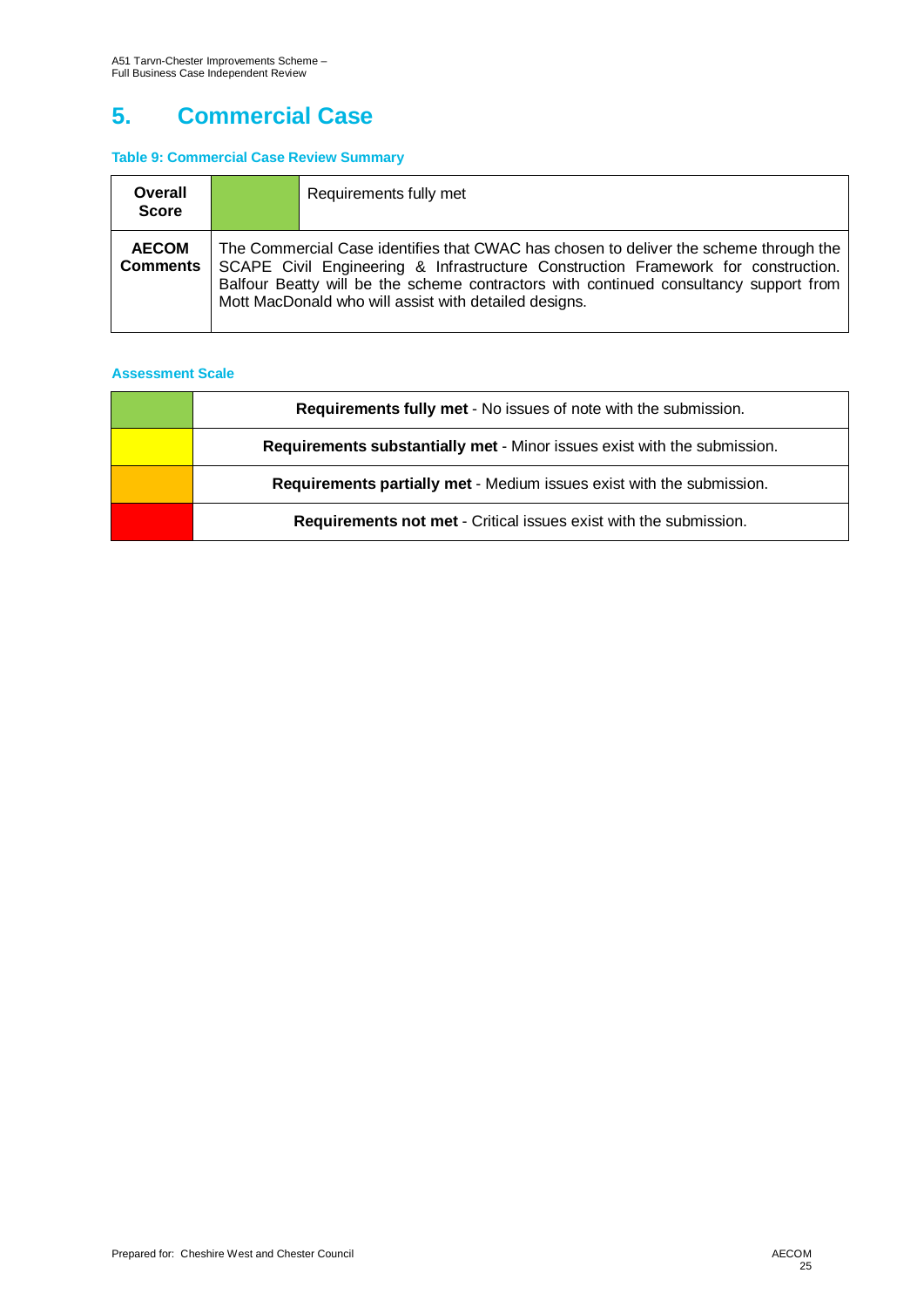#### **Table 10: Commercial Case Review**

| <b>Ref</b>     | <b>Item</b>                                                                                                                                      | <b>Status</b>                    | <b>Comments</b>                                                                                                                                                                                                                                                                                                                                                                                                                                                                                                                                                                                                                                                                                                                                                                                                                                                                                                                                                                                                                                                                                                                                                                                                                                                                                        |
|----------------|--------------------------------------------------------------------------------------------------------------------------------------------------|----------------------------------|--------------------------------------------------------------------------------------------------------------------------------------------------------------------------------------------------------------------------------------------------------------------------------------------------------------------------------------------------------------------------------------------------------------------------------------------------------------------------------------------------------------------------------------------------------------------------------------------------------------------------------------------------------------------------------------------------------------------------------------------------------------------------------------------------------------------------------------------------------------------------------------------------------------------------------------------------------------------------------------------------------------------------------------------------------------------------------------------------------------------------------------------------------------------------------------------------------------------------------------------------------------------------------------------------------|
| C <sub>1</sub> | Has a robust procurement<br>strategy been clearly set out?                                                                                       | <b>Requirements</b><br>fully met | Within the Commercial Case a number of options for the procurement of the scheme were<br>considered, with consideration given to various advantages and disadvantages when determining the<br>most appropriate method to deliver the scheme. Evidence of the assessment of procurement options<br>are included in Table 54, which includes an outline of the advantages of each approach and the<br>reasons why options were discounted.<br>It has been agreed that the scheme will be delivered using the SCAPE National Civil Engineering and<br>Infrastructure Framework (2015). Balfour Beatty is the current appointee to the civil engineering<br>framework lot. Balfour Beatty is the current appointee to the civil engineering framework lot.<br>Justification regarding why SCAPE has been selected is included. The framework was considered to<br>provide a strong balance of risk control and cost certainty, therefore providing good value for money<br>overall. The mechanisms to be applied within the SCAPE framework are provided in Figure 47.                                                                                                                                                                                                                                     |
|                |                                                                                                                                                  |                                  |                                                                                                                                                                                                                                                                                                                                                                                                                                                                                                                                                                                                                                                                                                                                                                                                                                                                                                                                                                                                                                                                                                                                                                                                                                                                                                        |
| C <sub>2</sub> | Has consideration of different<br>procurement options been<br>demonstrated, including<br>justification for selection of the<br>preferred option? | <b>Requirements</b><br>fully met | Section 6.4.1 (Procurement Options) relates to the procurement options assessed for the scheme.<br>These are summarised in Table 54 and includes a description of each option considered, the<br>advantages and reasons why each option was discounted. The report identifies that a SCAPE<br>framework has been agreed for the delivery of this scheme, and includes justification for the selection<br>of this procurement option.                                                                                                                                                                                                                                                                                                                                                                                                                                                                                                                                                                                                                                                                                                                                                                                                                                                                   |
| C <sub>3</sub> | Have the proposed payment<br>mechanisms / pricing framework<br>been identified?                                                                  | <b>Requirements</b><br>fully met | The Commercial Case identifies that payment mechanisms to the Principal Contractor will be set out<br>in the contract schedule. It has been agreed within the FBC that payments will be made via NEC3<br>contract. The SCAPE Framework's contract value for the delivery of the scheme will be contained in<br>the contract between CWaC and Balfour Beatty. Balfour Beatty will be paid monthly and in return<br>detailed invoices in accordance with the terms and conditions of the contract are submitted each<br>month. Funding provided by Cheshire and Warrington LEP will be filtered through to CWAC who<br>would then pay Balfour Beatty. Section 6.6 (Pricing and Charging Mechanism) outlines the SCAPE<br>framework's two main payment areas: Contractor and their agent payments and SCAPE Procure<br>Management Team payments. The fee for using the SCAPE framework is set at 0.5% of the total<br>contract value (0.25% at Project Order; 0.25% at Delivery Agreement). The Council, once satisfied,<br>will pay the contractor for the agreed services. The Council will reserve the right to withhold final<br>payments, until an agreed period to allow for a maintenance period/defects correction period to be<br>reviewed, after which final retention monies will be released. |
| C <sub>4</sub> | Have the procurement timescales<br>been set out, and are they                                                                                    | <b>Requirements</b>              | The timescales for the commencement of Stage 3 (Pre-Construction) and Stage 4 (Construction) are                                                                                                                                                                                                                                                                                                                                                                                                                                                                                                                                                                                                                                                                                                                                                                                                                                                                                                                                                                                                                                                                                                                                                                                                       |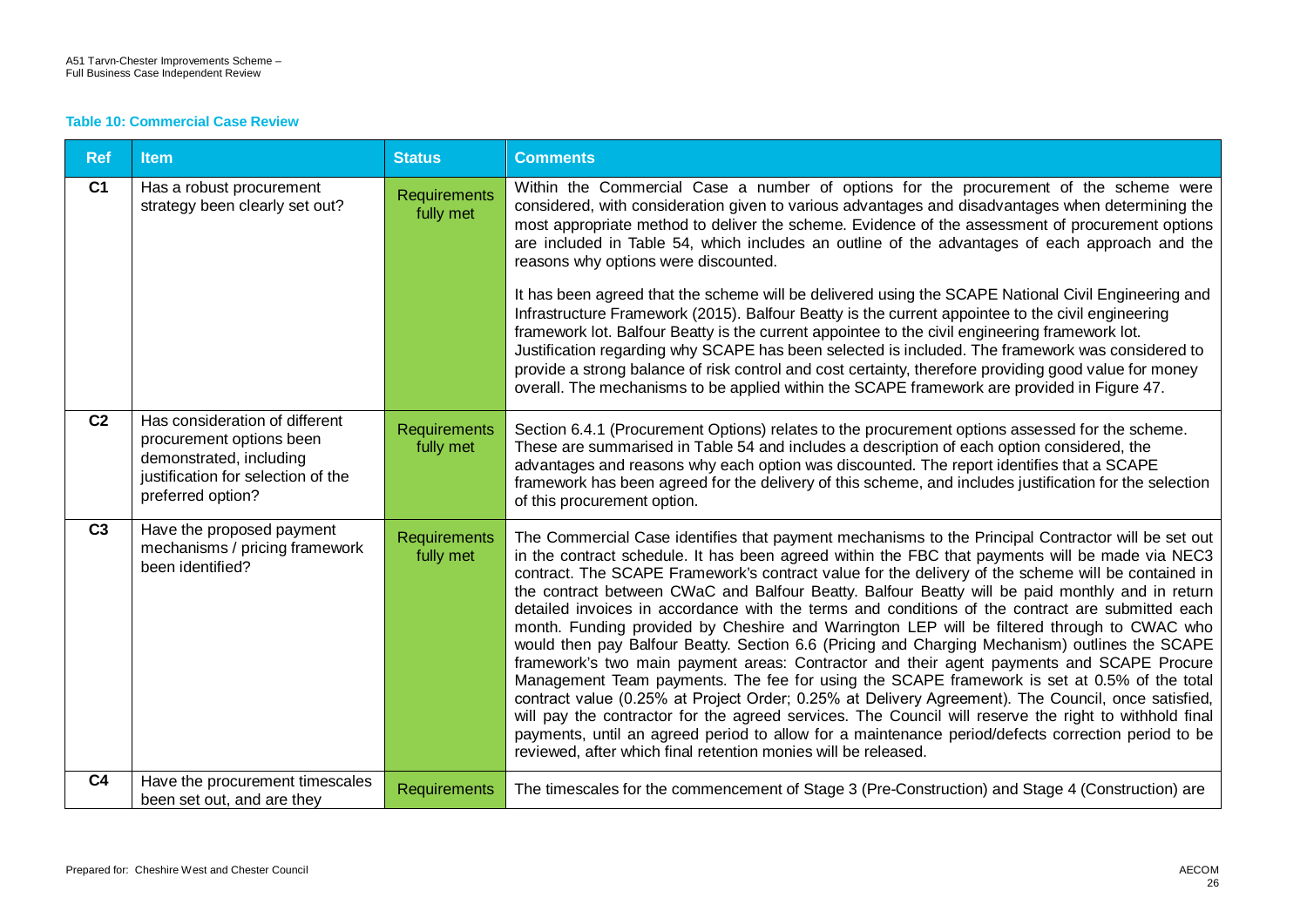| <b>Ref</b>     | <b>Item</b>                                                                             | <b>Status</b>                    | <b>Comments</b>                                                                                                                                                                                                                                                                                                                                                                                                                                                                                                                                                                                                                                                                                                                                                                                                         |
|----------------|-----------------------------------------------------------------------------------------|----------------------------------|-------------------------------------------------------------------------------------------------------------------------------------------------------------------------------------------------------------------------------------------------------------------------------------------------------------------------------------------------------------------------------------------------------------------------------------------------------------------------------------------------------------------------------------------------------------------------------------------------------------------------------------------------------------------------------------------------------------------------------------------------------------------------------------------------------------------------|
|                | realistic?                                                                              | fully met                        | set out in Table 58 within the Management Case. Details regarding timescales for signing off the<br>contract are set out in the work programme, which is included in Appendix N.                                                                                                                                                                                                                                                                                                                                                                                                                                                                                                                                                                                                                                        |
| C <sub>5</sub> | Have details of the proposed risk<br>transfer / allocation been<br>provided?            | <b>Requirements</b><br>fully met | Risks have been recorded as part of the QRA (Appendix K), which includes individual ownership of<br>risks. The key risks have also been summarised within the Management Case in Table 59 and also<br>include ownership of risk. It is identified that CWaC will be responsible for risks associated with land,<br>planning and consultation related issues.                                                                                                                                                                                                                                                                                                                                                                                                                                                            |
| C6             | Have details of contract<br>management been provided,<br>including contract timescales? | <b>Requirements</b><br>fully met | Section 6.6.1 provides an overview of the contract management. The Project Board including the<br>Commissioning Lead and Strategy Lead will primarily manage the contracts with Balfour Beatty under<br>the SCAPE framework - the Project Delivery Manager will directly manage the day to day activities of<br>the Construction Team. The Senior Responsible Officer for the scheme is Charlie Seward, Strategic<br>Director. The Project Delivery Manager will provide continuity from scheme development, through to<br>detailed design, construction and final account settlement. CWAC as the planning authority will<br>monitor the construction works to ensure any specified conditions are adhered to by the contractor.<br>Timescales of the contract have been provided in the work programme in Appendix N. |
| C <sub>7</sub> | Has evidence of relevant approval<br>been provided from Head of<br>Procurement?         | Requirements<br>fully met        | A letter from the Senior Commercial Manager (Procurement, Finance and Performance) at CWaC is<br>appended to the FBC which provides approval to use the SCAPE framework for the scheme.                                                                                                                                                                                                                                                                                                                                                                                                                                                                                                                                                                                                                                 |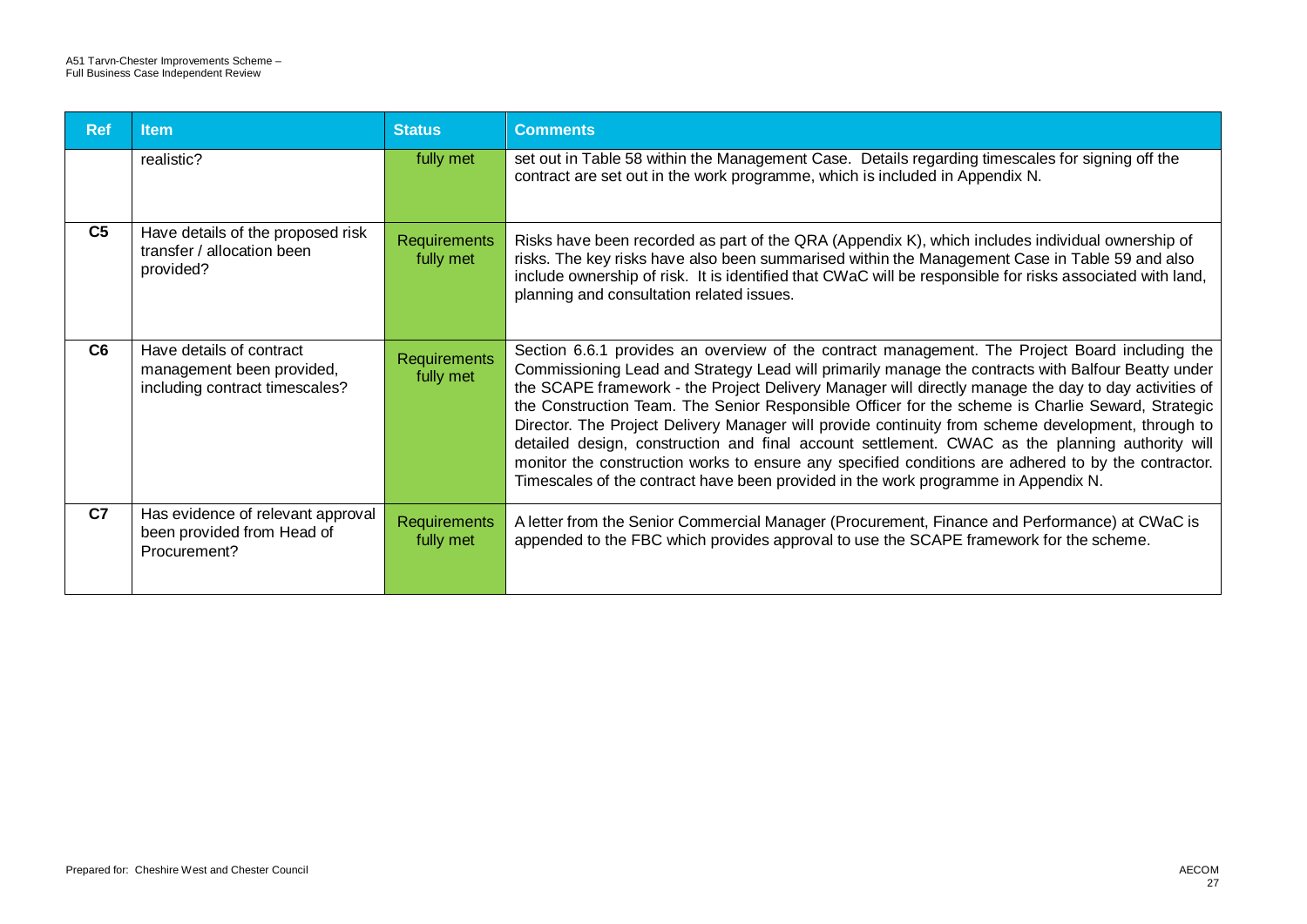# **6. Management Case**

### **Table 11: Management Case Review Summary**

| Overall<br><b>Score</b>         |                                                                                                                                                                                                                                                                                                                                                                                                                                                                                                                                            | Requirements substantially met.                                                                                                                                                                                                                                                                                                                                                                                                 |  |  |  |  |
|---------------------------------|--------------------------------------------------------------------------------------------------------------------------------------------------------------------------------------------------------------------------------------------------------------------------------------------------------------------------------------------------------------------------------------------------------------------------------------------------------------------------------------------------------------------------------------------|---------------------------------------------------------------------------------------------------------------------------------------------------------------------------------------------------------------------------------------------------------------------------------------------------------------------------------------------------------------------------------------------------------------------------------|--|--|--|--|
| <b>AECOM</b><br><b>Comments</b> | The Management Case sets out the high level governance arrangements to oversee the<br>delivery of the project. This includes the strategic governance for the C&W LEP and for<br>the project itself. A work programme has been provided and the statutory powers and<br>consents required to deliver the project are identified. An approach to risk management is<br>set out and key risks emerging from the QRA are identified, including mitigation measures.<br>Proposals for the monitoring and evaluation of the scheme are defined. |                                                                                                                                                                                                                                                                                                                                                                                                                                 |  |  |  |  |
|                                 | <b>Outstanding issues</b>                                                                                                                                                                                                                                                                                                                                                                                                                                                                                                                  |                                                                                                                                                                                                                                                                                                                                                                                                                                 |  |  |  |  |
|                                 | There are a number of outstanding issues, which would normally be expected to have<br>been resolved by the FBC stage. This includes:                                                                                                                                                                                                                                                                                                                                                                                                       |                                                                                                                                                                                                                                                                                                                                                                                                                                 |  |  |  |  |
|                                 | 2019.                                                                                                                                                                                                                                                                                                                                                                                                                                                                                                                                      | A number statutory powers and consents are still required, including land acquisition,<br>Traffic Regulation Orders (TROs) and environmental permits.<br>• Public consultation has not been undertaken to date, but is due to take place from May<br>• It would also have been beneficial for the Stakeholder and Communications Plan to<br>include strategies for communication and engagement during the construction period. |  |  |  |  |

| <b>Requirements fully met - No issues of note with the submission.</b>   |
|--------------------------------------------------------------------------|
| Requirements substantially met - Minor issues exist with the submission. |
| Requirements partially met - Medium issues exist with the submission.    |
| <b>Requirements not met - Critical issues exist with the submission.</b> |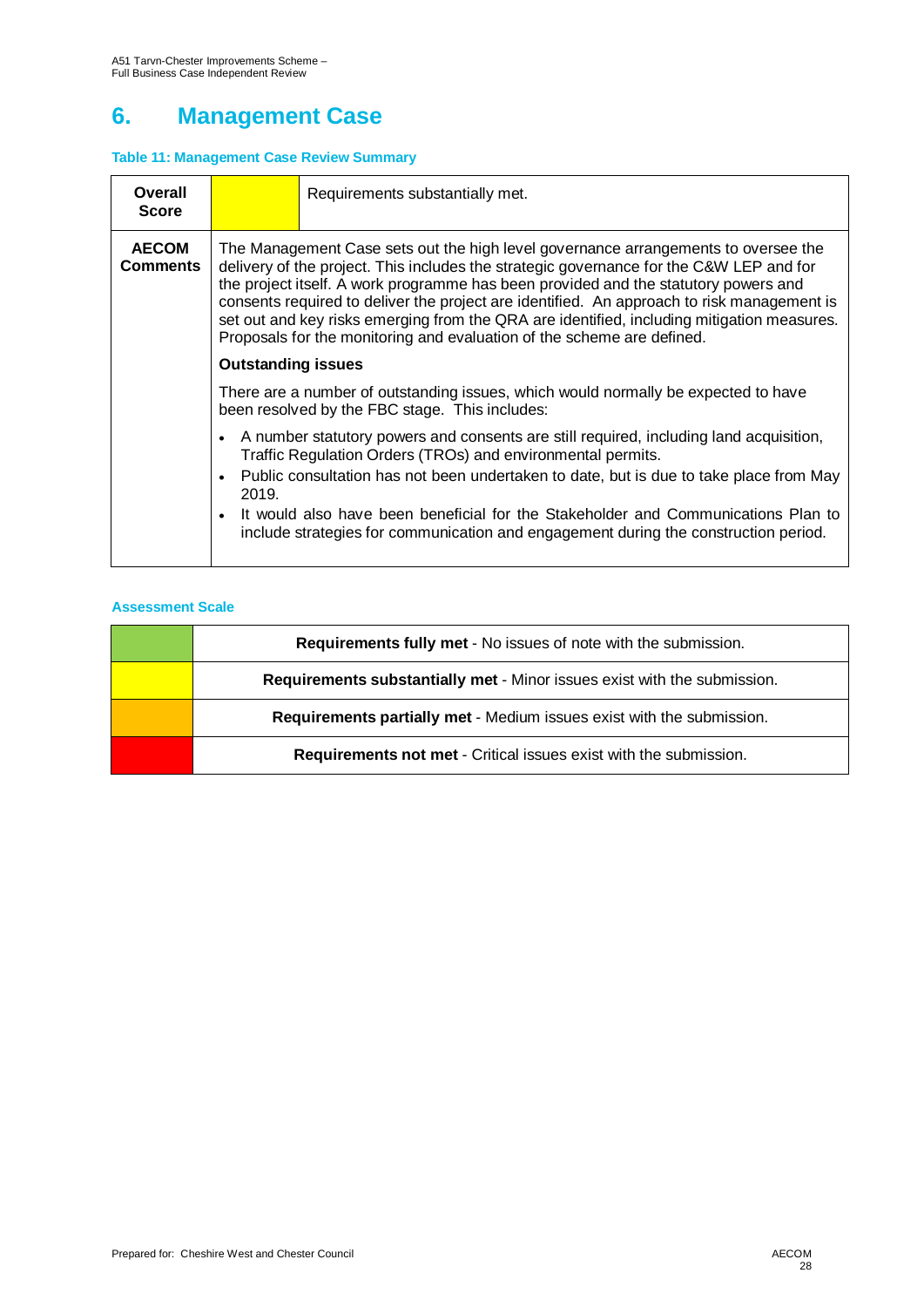#### **Table 12: Management Case Review**

| <b>Ref</b>     | <b>Item</b>                                                                                                                                                                                                                                         | <b>Status</b>                         | <b>Comments</b>                                                                                                                                                                                                                                                                                                                                                                                                                                                                                                                                                                                                                                                                                                                                                                                                                                                                                                                                                                                                 |
|----------------|-----------------------------------------------------------------------------------------------------------------------------------------------------------------------------------------------------------------------------------------------------|---------------------------------------|-----------------------------------------------------------------------------------------------------------------------------------------------------------------------------------------------------------------------------------------------------------------------------------------------------------------------------------------------------------------------------------------------------------------------------------------------------------------------------------------------------------------------------------------------------------------------------------------------------------------------------------------------------------------------------------------------------------------------------------------------------------------------------------------------------------------------------------------------------------------------------------------------------------------------------------------------------------------------------------------------------------------|
| <b>M1</b>      | Has the proposed governance /<br>organisational structure been<br>provided? Does it provide a<br>robust means of overseeing<br>project delivery with appropriate<br>skills / experience?                                                            | <b>Requirements</b><br>fully met.     | The Management Case sets out the high level governance arrangements for the delivery of the<br>scheme. This includes a Project Board, Delivery Team and Client Team, with named personnel<br>assigned to key roles e.g. Senior Responsible Officer, Director of Finance, Commissioning Lead,<br>and Strategy Lead. The key responsibilities relating to each of the key positions is set out in Table<br>55 and Table 56. The Project Manager for the scheme is Sue Begley and personnel have been<br>assigned to key supporting roles, including Chief Structural Engineer, Principal Engineer, and Street<br>Lighting and Signal Control. A range of support services role have also been allocated including<br>those relating to environment, procurement, communications and marketing and estates.<br>Balfour Beatty and Mott MacDonald have been procured to support CWAC with the business case,<br>design elements and construction of the scheme – structure charts for these roles are also provided |
| M <sub>2</sub> | Does the project programme<br>demonstrate realistic delivery<br>timescales? Does it provide an<br>appropriate level of detail? Have<br>critical path items and<br>dependencies been clearly<br>identified?                                          | <b>Requirements</b><br>fully met.     | Table 58 (Key Project Milestones) sets out the key milestones for the scheme and the expected<br>delivery timescale for each. This is supported by more detailed work plan in Appendix N developed<br>by Balfour Beatty. This includes a detailed breakdown of the key activities under stages and the<br>programme includes linkages and dependencies between tasks.                                                                                                                                                                                                                                                                                                                                                                                                                                                                                                                                                                                                                                           |
| M3             | Have required statutory powers<br>and consents been obtained? Are<br>there any conditions to the<br>powers, consents or funding and<br>do they pose any additional risks?<br>Is a plan in place to demonstrate<br>how these conditions will be met? | <b>Requirements</b><br>partially met. | Land acquisition will be required in order to carry out improvements at the A51/Barrow Lane<br>Junction and Tarvin Roundabout. Currently CWaC are in discussions with two landowners regarding<br>the purchase of land required for the farmland to the south of the A51 Tarvin Road at the Barrow<br>Lane junction. CWaC has also agreed a price to purchase and acquire land for existing farmland to<br>the west of the A51 northbound approach to Tarvin Roundabout to accommodate carriageway<br>widening. It should be noted however that these negotiations are still to reach a conclusion and as<br>such represent a risk to the delivery of the scheme at this stage.<br>In addition, the following Traffic Regulation Orders are still required for the scheme:                                                                                                                                                                                                                                      |
|                |                                                                                                                                                                                                                                                     |                                       | Right turn ban from Littleton Lane onto the A51 Tarvin Road;<br>Right turn ban from the A51 Tarvin Road into Hare Lane; and<br>$\bullet$<br>Relocation of existing 50mph speed limit to the eastern approach of the Barrow Lane signal<br>controlled junction.<br>Consent from the Environment Agency for the adjustment of the structure over the River Gowy and<br>for the increased highway surface water discharge into the river is also still required. As the above                                                                                                                                                                                                                                                                                                                                                                                                                                                                                                                                      |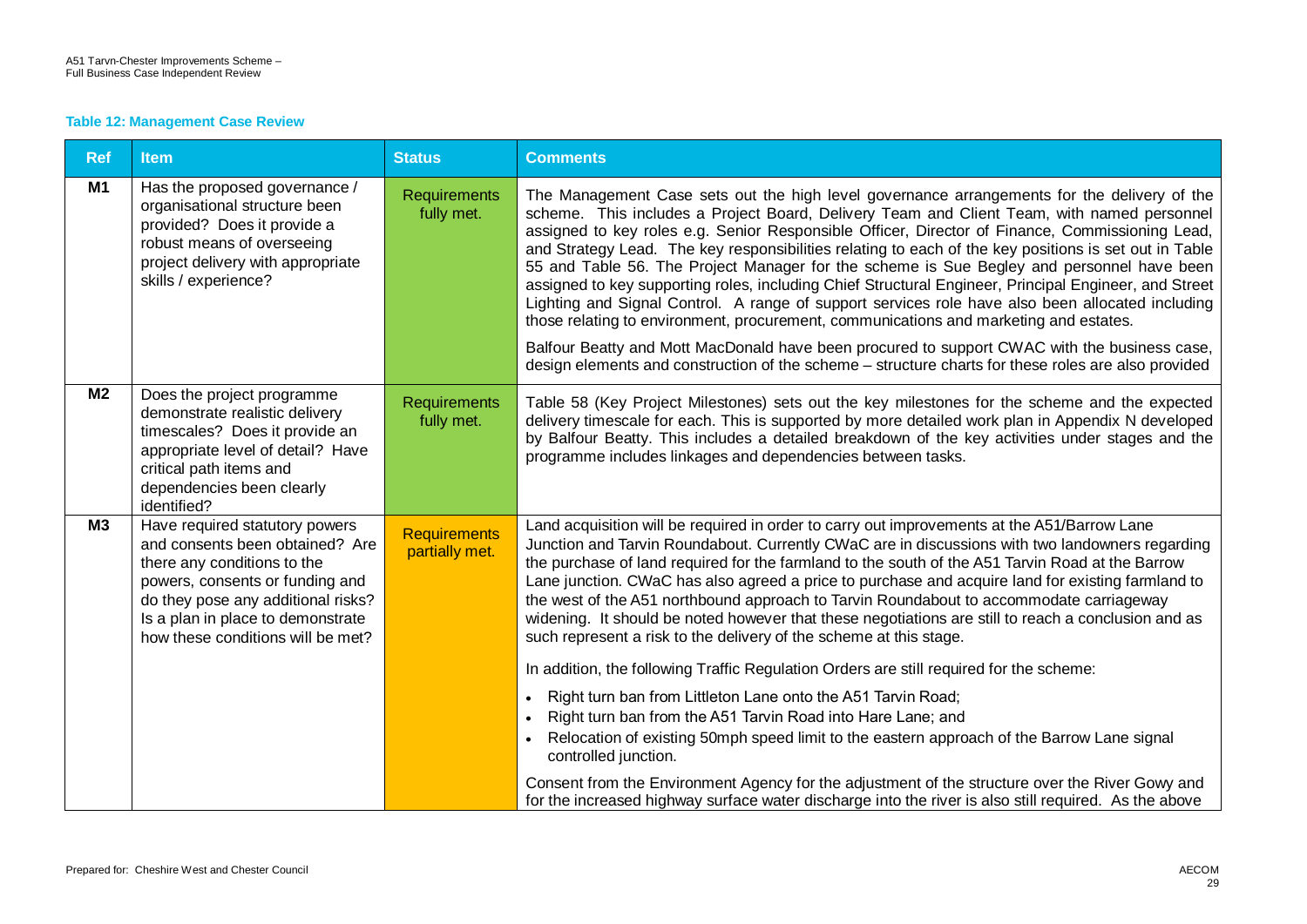| <b>Ref</b>     | <b>Item</b>                                                                                                                                                                                            | <b>Status</b>                                | <b>Comments</b>                                                                                                                                                                                                                                                                                                                                                                                                                                                                                                                           |
|----------------|--------------------------------------------------------------------------------------------------------------------------------------------------------------------------------------------------------|----------------------------------------------|-------------------------------------------------------------------------------------------------------------------------------------------------------------------------------------------------------------------------------------------------------------------------------------------------------------------------------------------------------------------------------------------------------------------------------------------------------------------------------------------------------------------------------------------|
|                |                                                                                                                                                                                                        |                                              | consents for all the above have not been agreed it is not possible to comment on any conditions<br>attached.                                                                                                                                                                                                                                                                                                                                                                                                                              |
|                |                                                                                                                                                                                                        |                                              | It is understood that planning permission for the scheme is not required – this assumption is stated<br>in section 6.7.4 of the FBC.                                                                                                                                                                                                                                                                                                                                                                                                      |
| <b>M4</b>      | Have details of the reporting,<br>assurance and approval process<br>been provided (including<br>gateways in scheme development<br>/ delivery)?                                                         | <b>Requirements</b><br>fully met.            | The scheme is being progressed in line with the LEP Growth Programme Assurance and<br>Accountability Framework, which applies to all schemes funded through the Local Growth Fund<br>programme. Table 58 sets out milestones in terms of approvals going forward, with clear<br>timescales provided. Information is provided relating to the monthly reporting to the LEP on<br>progress in delivering the scheme, in addition to monitoring and evaluation requirements, which is a<br>requirement of the LEP's Assurance Framework.     |
| M <sub>5</sub> | Has evidence of scheme delivery<br>been provided, to demonstrate<br>that the delivery body has the<br>capability and means to<br>successfully implement the<br>scheme?                                 | Requirements<br>fully met.                   | The Management Case sets out a selection of case studies of other projects delivered or in the<br>process of being delivered by CWaC council – this includes Northwich Town Centre Gyratory and<br>Leicester Street Roundabout, which was completed in September 2016 and the Chester Bus<br>Interchange scheme, which opened in June 2017. It should be clarified that the A556 Gadbrook<br>Park Junction upgrade scheme has secured funding through the National Productivity Investment<br>Fund but is still in the development stage. |
| M <sub>6</sub> | Has a Risk Management Strategy<br>been provided, setting out how<br>risks have been identified, their<br>likely impact, appropriate<br>mitigation, and how the risks will<br>be managed (and by whom)? | <b>Requirements</b><br>fully met.            | A general approach to the management of risk is set out in section 7.8.1. This includes a summary<br>of the key risks that were identified from the QRA, in addition to the consequences and proposed<br>mitigation measures. Respective owners of each key risk are identified for the key risks identified in<br>Table 59 and the QRA (Appendix K) prepared by Balfour Beatty.                                                                                                                                                          |
| <b>M7</b>      | Does the Risk Register cover all<br>foreseeable risks with no obvious<br>omissions? Are suitable mitigation<br>measures proposed? Is the Risk<br>Register updated on a regular<br>basis?               | <b>Requirements</b><br>fully met.            | The risk register prepared by Balfour Beatty includes most of the general risks both pre-<br>construction and during the construction period that could be expected to occur for a project of this<br>type. Balfour Beatty will remain the owners of the risk register and will be responsible for updating<br>the risks and impacts on a regular basis throughout scheme delivery process.                                                                                                                                               |
| M <sub>8</sub> | Is an appropriate time-based plan<br>in place for proactive<br>communications and media<br>enquiries?                                                                                                  | <b>Requirements</b><br>substantially<br>met. | The Management Case sets out the work undertaken to date in relation to stakeholder consultation.<br>The Stakeholder Communications Plan (Appendix S) includes an external engagement and<br>communications register which provides a record of engagement undertaken with stakeholders to<br>date. This demonstrates engagement with landowners, the Environment Agency and Natural                                                                                                                                                      |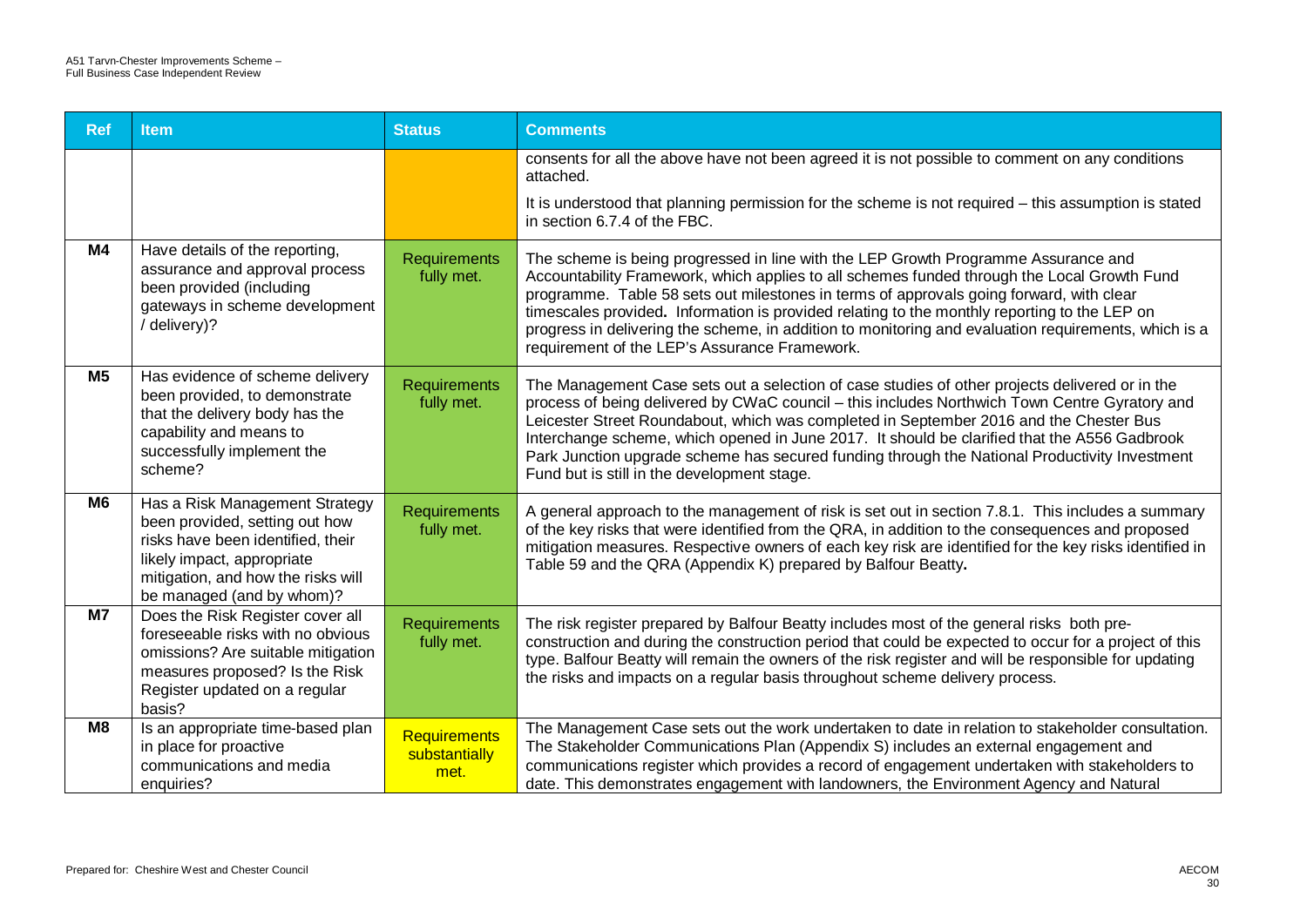| <b>Ref</b>     | <b>Item</b>                                                                                                                                                   | <b>Status</b>                     | <b>Comments</b>                                                                                                                                                                                                                                                                                                                                                                                                                                                                                                                                                                                                                                                                  |
|----------------|---------------------------------------------------------------------------------------------------------------------------------------------------------------|-----------------------------------|----------------------------------------------------------------------------------------------------------------------------------------------------------------------------------------------------------------------------------------------------------------------------------------------------------------------------------------------------------------------------------------------------------------------------------------------------------------------------------------------------------------------------------------------------------------------------------------------------------------------------------------------------------------------------------|
|                |                                                                                                                                                               |                                   | England. Prior to the final submission of the FBC the scheme it was identified that two public<br>exhibition events were expected to take place in January 2019 at the Guilden Sutton Rugby Club<br>and Tarvin Parish Hall. However, as a result of further changes to the scheme due to funding<br>constraints, this public consultation has not taken place. Within the FBC it is expected that public<br>consultation will now take place in May 2019 in the form of drop-in events that will be advertised by<br>press releases, letters and information leaflets. Further details on this consultation are provided in<br>the Stakeholder Communications Plan (Appendix S). |
|                |                                                                                                                                                               |                                   | Further public exhibition events and press releases are still expected to take place in Autumn 2019<br>and will provide significantly more detail, including ways to mitigate impacts during the construction<br>period.                                                                                                                                                                                                                                                                                                                                                                                                                                                         |
|                |                                                                                                                                                               |                                   | It should be noted that it would normally be expected that public consultation would have been<br>completed prior to the FBC stage. It would have been beneficial if the Stakeholder and<br>Communications Plan had included details of how communication and engagement would be<br>handled during the construction period.                                                                                                                                                                                                                                                                                                                                                     |
| M <sub>9</sub> | Is there a clear intervention logic<br>for how the outcomes will be<br>achieved? (e.g. logic map)                                                             | Requirements<br>fully met.        | The Management Case includes a logic map which shows how the outputs of the scheme are<br>expected to lead to specific outcomes on the A51 corridor and impacts across the wider area. The<br>logic map is also included in the Benefit Realisation and Monitoring and Evaluation Plan to align the<br>outcomes with future reporting requirements.                                                                                                                                                                                                                                                                                                                              |
| <b>M10</b>     | Has a Monitoring & Evaluation<br>Plan been provided that identifies<br>proposed data / performance<br>indicators to monitor against the<br>scheme objectives? | <b>Requirements</b><br>fully met. | A Monitoring and Evaluation Plan has been developed with reference to the DfT guidance and is<br>included as Appendix J to the business case. The plan proposes monitoring at the baseline stage<br>and 1 and 4 years after opening. For each objective, the plan identifies a set of performance<br>indicators. Consideration should also be given to whether data regarding jobs and business start<br>ups will be of value given the likely difficulty of attributing impacts to the scheme.                                                                                                                                                                                  |
|                |                                                                                                                                                               |                                   | In the Financial Case a budget of £242,832 has been allocated to deliver work associated with the<br>Monitoring and Evaluation Plan.                                                                                                                                                                                                                                                                                                                                                                                                                                                                                                                                             |
| M11            | Are there clear proposals to<br>undertake evaluation of the<br>overall effectiveness of the<br>scheme?                                                        | <b>Requirements</b><br>fully met. | In addition to the impact of the scheme in relation to the objectives, the Monitoring and Evaluation<br>plan includes proposals to monitor the success of the scheme in relation to budget, timescales and<br>specification.                                                                                                                                                                                                                                                                                                                                                                                                                                                     |